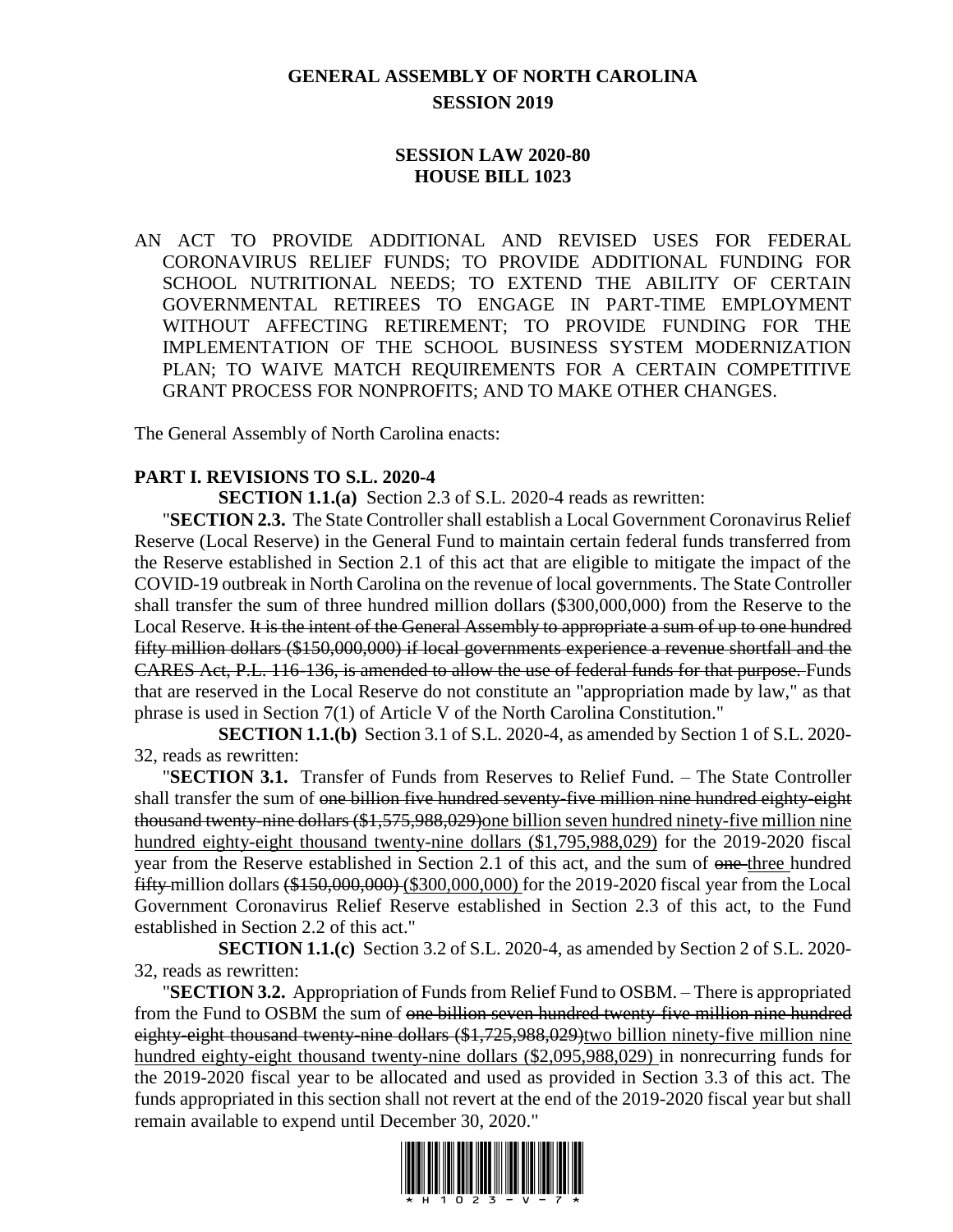**SECTION 1.1.(d)** Section 3.3 of S.L. 2020-4 reads as rewritten:

"**SECTION 3.3.** Allocations of Funds. – OSBM shall allocate the funds appropriated in Section 3.2 of this act as follows:

- …  $(2)$  \$150,000,000 \$300,000,000 to OSBM for allocation to counties ineligible to receive direct funding from the federal Coronavirus Relief Fund established by the Coronavirus Aid, Relief, and Economic Security (CARES) Act, P.L. 116-136. OSBM shall allocate these funds by providing each county eligible to receive funding under this section a base allocation of two hundred fifty thousand dollars (\$250,000), with the remaining funds distributed to eligible counties on a per capita basis using the United States Census Bureau's Vintage 2019 county population totals. A county may-shall allocate a portion-at least twenty-five percent (25%) of these funds for use by municipalities within the county, but only if the transfer qualifies as a necessary expenditure incurred due to the public health emergency and meets the other criteria of section  $601(d)$  of the Social Security Act. Such The county shall determine the total amount allocated to a municipality within the county. If a municipality that receives funds under this subdivision does not have a plan to spend the funds developed by September 1, 2020, the municipality shall return the funds to the county for use by the county or redistribution to other municipalities within the county. Additionally, the funds allocated in this subdivision are subject to recoupment by the United States Treasury Inspector General if they have not been used in a manner consistent with section 601(d) of the Social Security Act. Further, the funds may only be used to support expenditures by counties and municipalities that are consistent with the most recently published United States Treasury Department guidance for the federal Coronavirus Relief Fund. Counties and municipalities are liable to the State for any misuse or mishandling of these funds, and subject to clawback and other appropriate measures, including the reduction or elimination of other State funds. Any local government officer, official, or employee who violates this section shall be subject to a civil action by the State and held personally liable to reimburse the State. Beginning October 1, 2020, and then quarterly thereafter, each county and municipality receiving funds under this subdivision shall report to OSBM on the use of allocated funds until all funds are expended and accounted for.
- (4) \$300,000,000 to OSBM to allocate to the General Maintenance Reserve in the Highway Fund for the Department of Transportation; provided that OSBM shall not transfer these allocated funds to the Department for use until the guidelines in "Coronavirus Relief Fund Guidance for State, Territorial, Local, and Tribal Governments," dated April 22, 2020, are revised by the United States Department of the Treasury to authorize the use of funds from the Coronavirus Relief Fund for the purpose of replacing lost revenue due to the COVID-19 emergency, or a subsequent act of Congress authorizes the use of funds from the Coronavirus Relief Fund for the purpose of replacing lost revenue due to the COVID-19 emergency. 30 days prior to the transfer of funds pursuant to this subsection, OSBM shall submit a report to the Joint Legislative Commission on Governmental Operations. On or before April 1, 2021, the Department shall submit a report on the status of utilizing these funds and a revenue update to the Joint Legislative Transportation Oversight Committee (JLTOC) and the Fiscal Research Division. The Governor may not

…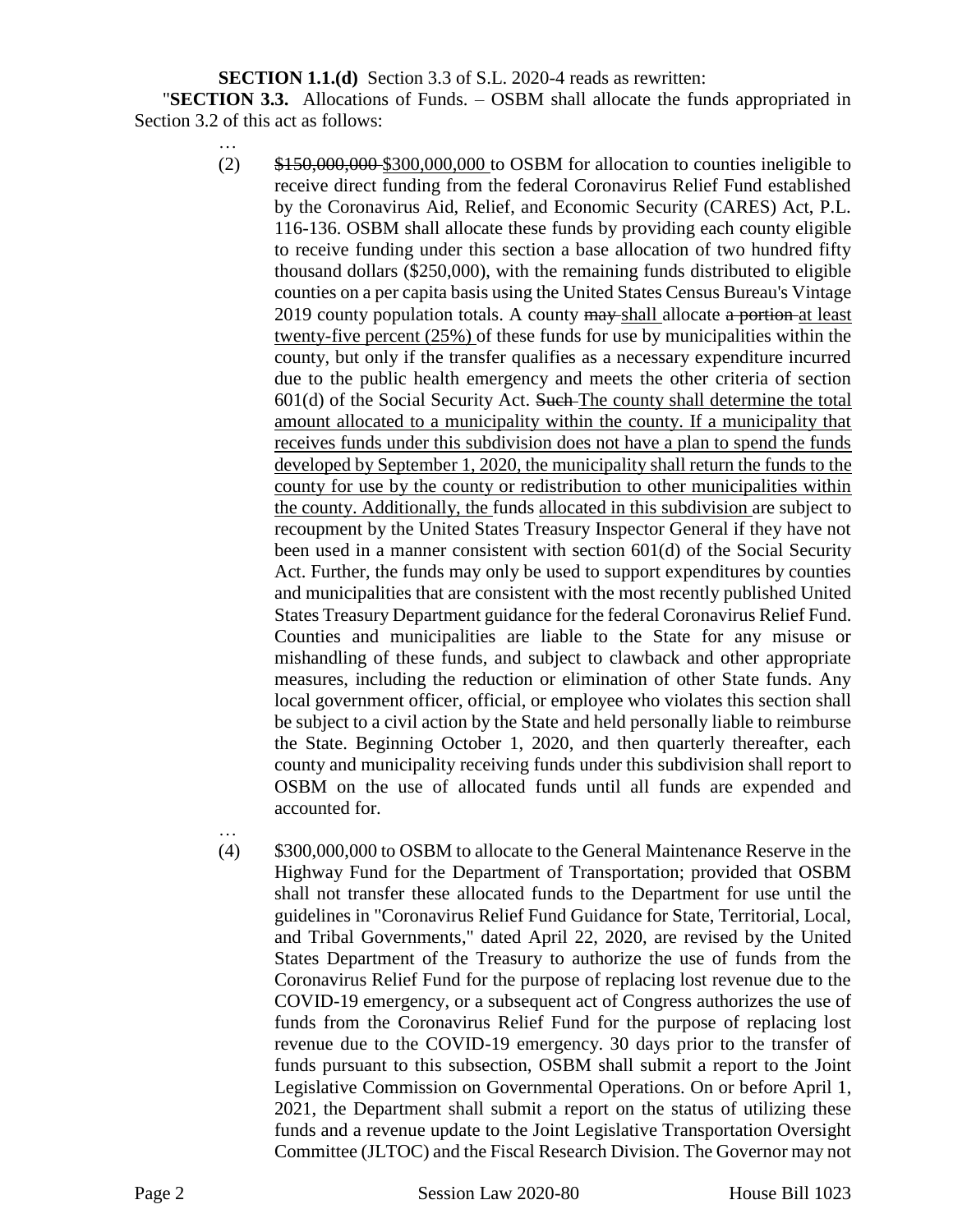use the funds described in this subdivision to make budget adjustments under G.S. 143C-6-4 or to make reallocations under G.S. 166A-19.40(c). Notwithstanding Section 3.2 of this act, if, by June 15, 2020, by September 1, 2020, the guidelines in "Coronavirus Relief Fund Guidance for State, Territorial, Local, and Tribal Governments," dated April 22, 2020, are not revised by the United States Department of the Treasury to authorize the use of funds from the Coronavirus Relief Fund for the purpose of replacing lost revenue due to the COVID-19 emergency, or a subsequent act of Congress does not authorize the use of funds from the Coronavirus Relief Fund for the purpose of replacing lost revenue due to the COVID-19 emergency, the State Controller shall transfer the funds described in this subdivision to the Reserve and the funds shall remain unspent until appropriated by an act of the General Assembly.

- … (6) \$75,000,000 to the Department of Public Instruction for emergency school nutrition services services, including innovative school meals, provided to students in response to COVID-19 by public school units participating in the National School Lunch Program or Program, School Breakfast Program Program, or Summer Food Service Program from March 16, 2020, through the end of the 2019-2020 school year. December 30, 2020. Funds for these services shall be allocated in the same manner as if the participating public school units were reimbursed by school meal receipts or federal funds.
- … (32) \$5,000,000 \$7,425,000 to OSBM to allocate to the North Carolina Association of Free and Charitable Clinics (NCAFCC), a nonprofit organization, to be used for distribution to its member clinics to cover the cost of eligible health services provided during the COVID-19 emergency. emergency and other costs allowed pursuant to federal guidance. By August 1, 2020, NCAFCC shall report to the Joint Legislative Oversight Committee on Health and Human Services and the Fiscal Research Division on a plan for allocating the funds received under this section, and by February 1, 2021, on the use of these funds by recipients.
- … (34) \$5,000,000 \$7,425,000 to OSBM to allocate to the North Carolina Community Health Centers Center Association (NCHCA), (NCCHCA), a nonprofit organization, to be used for distribution to its member health centers to cover the cost of eligible health services provided during the COVID-19 emergency. emergency and other costs allowed pursuant to federal guidance. By August 1, 2020, NCHCA NCCHCA shall report to the Joint Legislative Oversight Committee on Health and Human Services and the Fiscal Research Division on a plan for allocating the funds received under this section, and by February 1, 2021, on the use of these funds by recipients.
- …  $(42)$  \$2,250,000 \$3,550,000 to the Department of Health and Human Services, Division of Social Services, to assist in serving children in foster care during the COVID-19 emergency. These funds shall be used for monthly supplemental payments in the amount of one hundred dollars (\$100.00) for each child receiving foster care assistance payments for the months of beginning with the month of April 2020, through June 2020.2020 and continuing until funds are exhausted.

…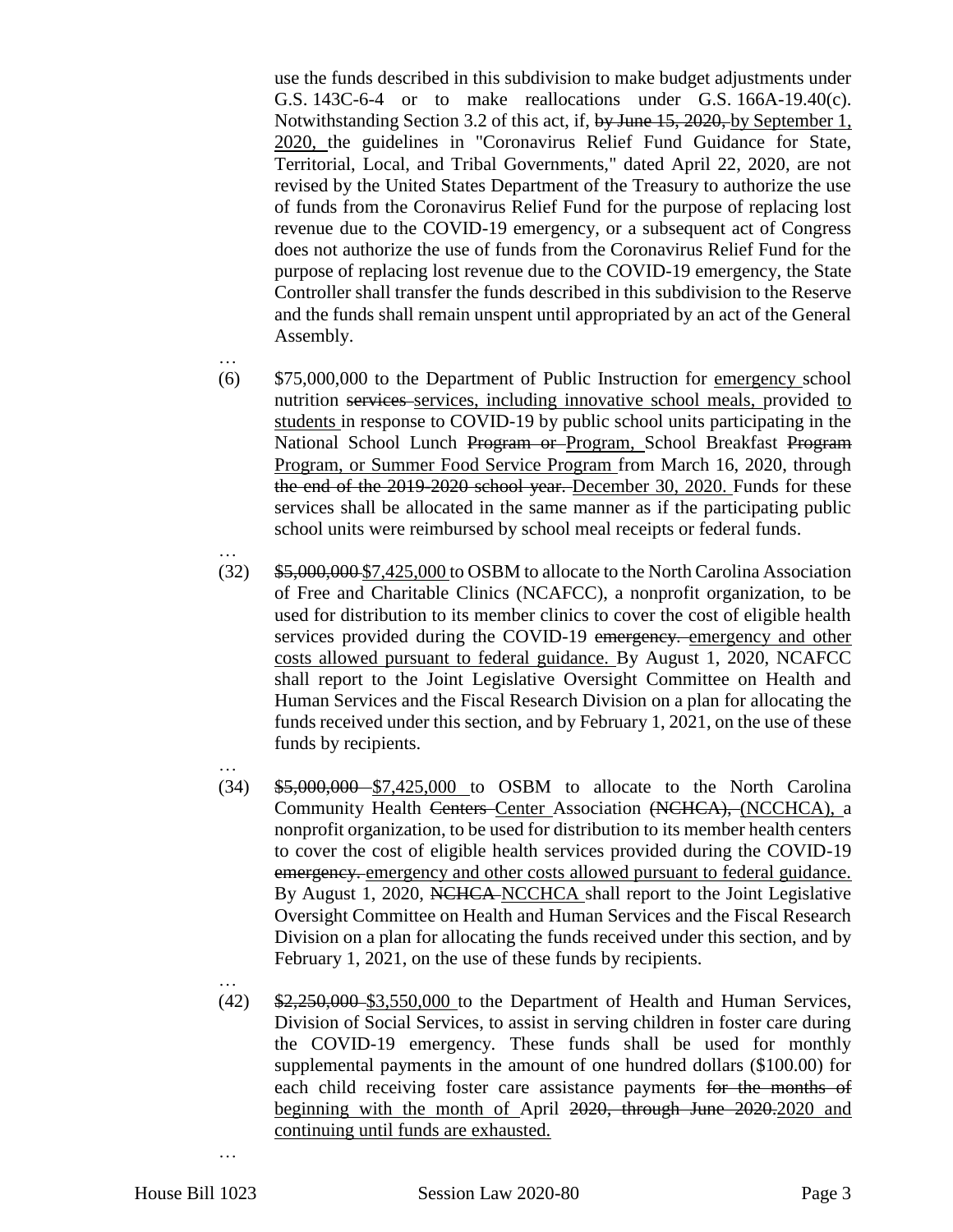- (44) \$5,000,000 \$15,000,000 to the Department of Commerce for a North Carolina nonprofit corporation with which the Department contracts pursuant to G.S. 143B-431.01(b) as a stimulus investment in Visit North Carolina's marketing budget to be used for the following purposes and in the following amounts:
	- a. \$4,500,000 \$14,500,000 for developing COVID-19-specific concepts, strategies, and materials tailored to educate people on ways to (i) travel in a safe and socially distant way and (ii) prevent community reintroduction of the pandemic.
	- b. \$500,000 for research tools and analysis necessary to implement the provisions of this subdivision.
- … (47) \$10,000,000 to the Department of Agriculture and Consumer Services to be used in accordance with Section 4.2A of this act.
- (48) \$2,000,000 to the General Assembly to be used to cover allowable costs incurred as a result of the COVID-19 pandemic.
- (49) \$750,000 to the Department of Information Technology, Government Data Analytics Center (GDAC), to develop a COVID-19 economic analytics and reporting tool to provide insight into how State and federal assistance is impacting North Carolina businesses. The GDAC shall consult with the Office of State Budget and Management and the Golden LEAF Foundation on development of the tool and leverage its existing public-private partnerships to develop the platform.
- (50) \$4,800,000 to the University of North Carolina at Chapel Hill to be used for the UNC School of Medicine's Asheville Campus, a joint program between the UNC School of Medicine, other UNC System universities, and the Mountain Area Health Education Center for COVID-19 related response activities, including outreach and education.
- (51) \$15,000,000 to the Department of Commerce for grants awarded by the Economic Investment Committee pursuant to Section 4.2B of this act.
- (52) \$120,000,000 to the Department of Public Safety, Division of Emergency Management to be used as the State match for any Federal Emergency Management Agency public assistance funds provided in response to the COVID-19 pandemic.
- (53) \$2,600,000 to OSBM to provide additional funding for the statewide health information exchange network known as NC HealthConnex, in order to implement the following COVID-19 related operations and improvements for NC HealthConnex:
	- a. Building bidirectional data exchanges and patient matching services between NC HealthConnex and the State's electronic disease surveillance systems, NC Electronic Disease Surveillance System and NC Disease Event Tracking and Epidemiologic Collection Tool (NC DETECT), to better monitor the ongoing impact of COVID-19 in North Carolina.
	- b. Developing public health dashboards to enable health care providers to identify emerging trends and at-risk populations to support operations and point of care decisions.
	- c. Providing COVID-19 test results delivery services to NC HealthConnex participants to support care coordination and help ensure the safety of frontline providers.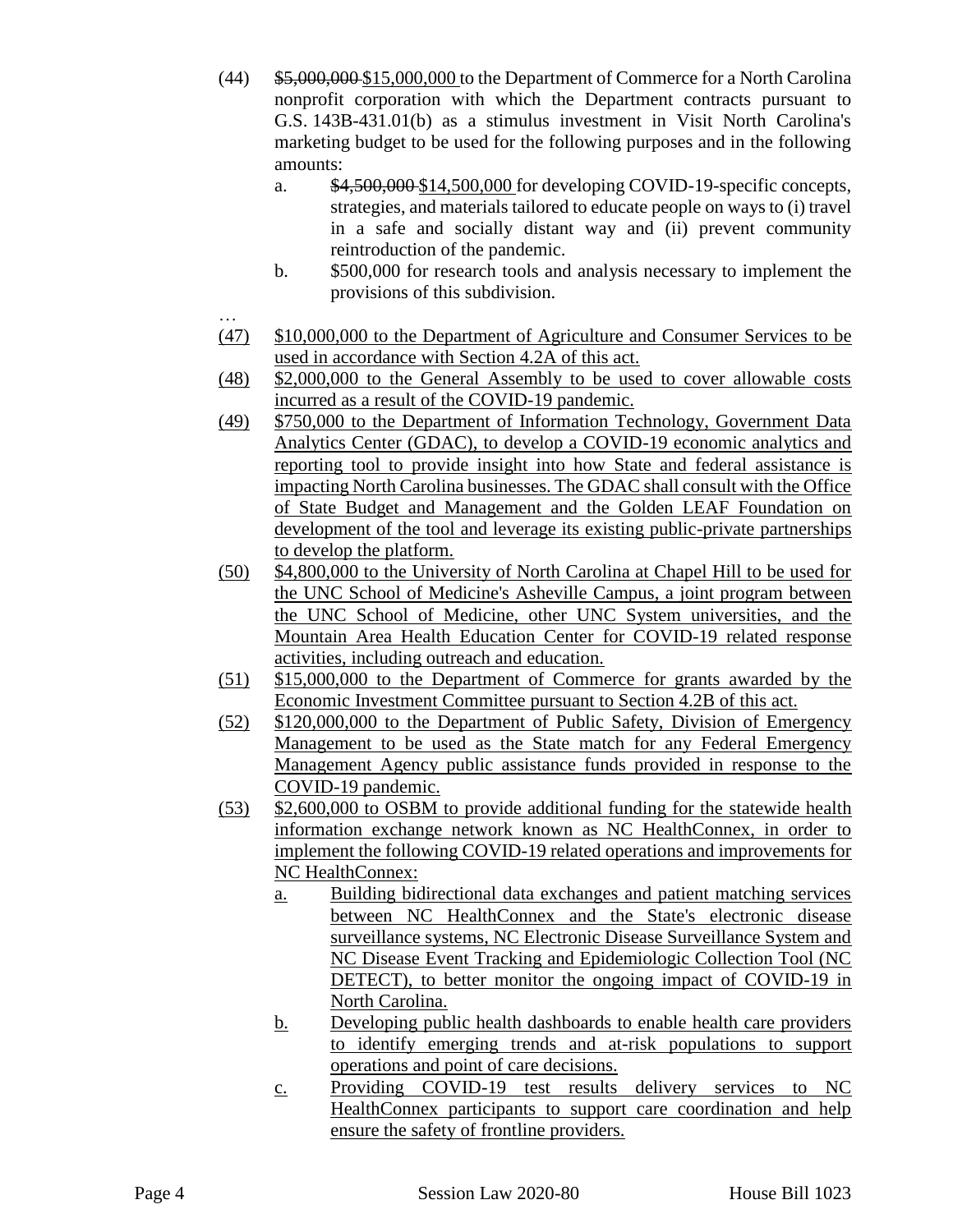- d. Providing care management teams with detailed clinical histories and identification of emerging at-risk patients for improved patient care.
- e. Developing a pilot analytics project to (i) identify skilled nursing facilities, group homes, and other long-term care facilities at greatest risk for COVID-19 outbreaks and associated complications, (ii) assist state surveyors with quality assurance, and (iii) target specific public health interventions, funding opportunities, policies, and patient safety regulations that are most effective in preventing the spread of infectious disease in these facilities.

The purpose of this subdivision is to enable the use of near real-time data in monitoring and analyzing the number of patients who have been confirmed positive with, tested for, suspected of having, or received medical care for symptoms associated with COVID-19, for a more complete understanding of the true impact of the virus and to quickly identify emerging hotspots for public health intervention. The OSBM shall work with the North Carolina Health Information Exchange Authority (NC HIEA), consistent with NC HIEA's duties under G.S. 90-515.7(12), to leverage existing public-private partnerships for the development and implementation of the COVID-19 related operations and improvements described in this subdivision. The NC HIEA shall execute any required contractual and interagency agreements within 30 days after the effective date of this subdivision.

- (54) \$3,500,000 to the Administrative Office of the Courts to be used as a grant for Caitlyn's Courage, Inc., in accordance with Section 4.2C of this act.
- (55) \$2,000,000 to the Wildlife Resources Commission, to be allocated to the Outdoor Heritage Special Fund (Budget Code: 24351; Fund Code: 2291) for the Outdoor Heritage Advisory Council's NC Schools Go Outside grant program to provide local opportunities for young people to reengage with learning experiences in safe outdoor settings.
- (56) \$400,000 to the Department of Natural and Cultural Resources for the State Library's NC Kids Digital Library for enhancement of digital offerings to students lacking physical access to local libraries due to the COVID-19 emergency.
- (57) \$400,000 to the Department of Natural and Cultural Resources to allocate to the North Carolina Museum of History for (i) the development and implementation of and access to virtual history programs for statewide student educational purposes and (ii) online public access to the historical content of the North Carolina Museum of History during the closure of facilities due to the impact of "stay-at-home" orders.
- (58) \$1,000,000 to the Department of Natural and Cultural Resources to allocate to the North Carolina Zoological Park ("Zoo") to facilitate and assist with the costs of health and safety enhancements to protect the public and Zoo staff, ensuring the limited reopening of the Zoo does not result in community spread of COVID-19.
- (59) \$725,000 to the Department of Commerce to allocate to the High Point International Home Furnishings Market Authority Corporation, a nonprofit corporation, to expand and enhance public health and safety measures to enable the Market to open during its international shows which are critical to North Carolina's economy and jobs.
- (60) \$1,500,000 to the Department of Commerce for a North Carolina nonprofit corporation with which the Department contracts pursuant to G.S. 143B-431.01(b), for grants targeted for those areas of the State that are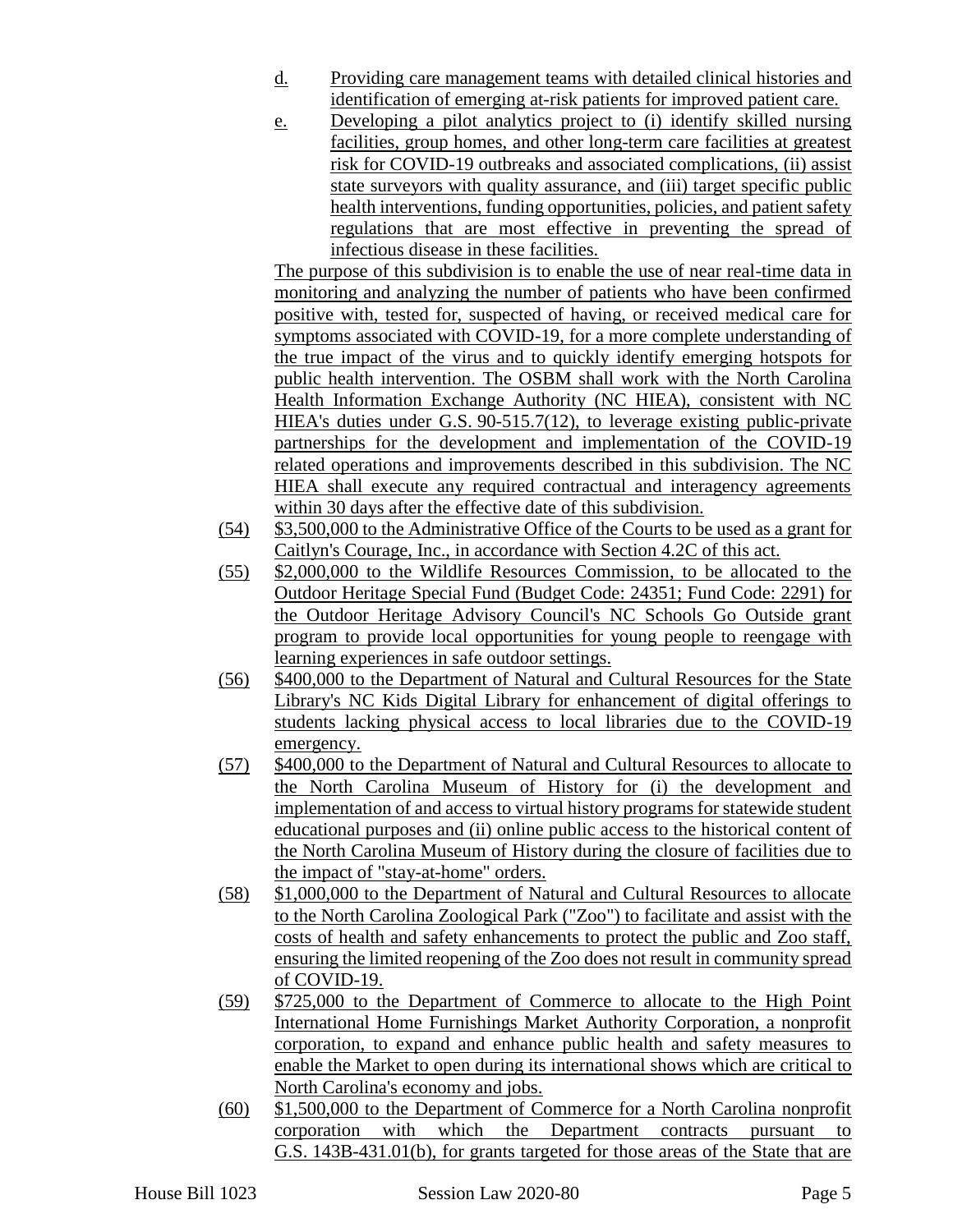most dependent on the travel and tourism economy to promote North Carolina tourism as the State begins to reopen. The nonprofit corporation shall consult with the North Carolina Travel Industry Association, Inc., a nonprofit corporation, to disburse the grants described in this subdivision.

- (61) \$500,000 to the Department of Commerce to allocate to the North Carolina Biotechnology Center to provide grants and educational job placement services to connect workers displaced or unemployed due to COVID-19 with essential job openings at life science companies that are currently working on treatment, therapy, vaccines, and equipment in response to COVID-19.
- (62) \$2,500,000 to the Department of Commerce to be used in accordance with Section 4.2D of this act.
- (63) \$7,000,000 to the Department of Public Instruction to provide personal protective equipment for public schools, in response to the COVID-19 pandemic, to facilitate in-person instruction for the 2020-2021 school year. Personal protective equipment provided pursuant to this subdivision shall meet applicable federal standards and guidelines from the Centers for Disease Control and Prevention.
- (64) \$5,000,000 to the Department of Public Instruction to hold in reserve and to award as grants, in the discretion of the Department, to public school units that apply for funds to provide access to services for exceptional children who have lost critical services as a result of school closures related to COVID-19.
- (65) \$3,000,000 to the University of North Carolina at Pembroke for an advanced analytics project focusing on providing a better understanding of the nature and impact of the COVID-19 pandemic, particularly in rural and at-risk communities.
- (66) \$2,000,000 to the University of North Carolina at Pembroke for the Department of Nursing in the College of Health Sciences for assistance with specialized medical and patient safety training to address the unique settings and procedures necessary when caring for COVID-19 patients in a variety of facility settings.
- (67) \$5,000,000 to the Department of Health and Human Services, Division of Mental Health, Developmental Disabilities, and Substance Abuse Services, to be allocated to group homes for individuals with intellectual or developmental disabilities, or both, to support the implementation of recommended Centers for Disease Control and Prevention guidance for preventive measures to address the introduction and spread of COVID-19 among residents and staff of these facilities. As used in this subdivision, "group home" means any facility that (i) is licensed under Chapter 122C of the General Statutes, (ii) meets one of the definitions of a supervised living facility under 10A NCAC 27G .5601(c)(1) through 10A NCAC 27G .5601(c)(3), and 10A NCAC 27G  $.5601(c)(6)$ , and (iii) serves minors or adults whose primary diagnosis is mental illness or a developmental disability but may also have other diagnoses.
- (68) \$7,000,000 to OSBM to be allocated as grants in equal amounts to the following hospitals: (i) Good Hope Hospital, Inc., (ii) Lake Norman Regional Medical Center, (iii) Cape Fear Valley Health Hoke Hospital, (iv) Catawba Valley Medical Center, (v) Davis Regional Medical Center, (vi) Carolinas Healthcare System Blue Ridge, and (vii) AdventHealth Hendersonville. These funds shall be used to offset expenses incurred for providing patient care in North Carolina to respond to the COVID-19 pandemic. Grant recipients shall not use these funds for any purpose other than to offset the following costs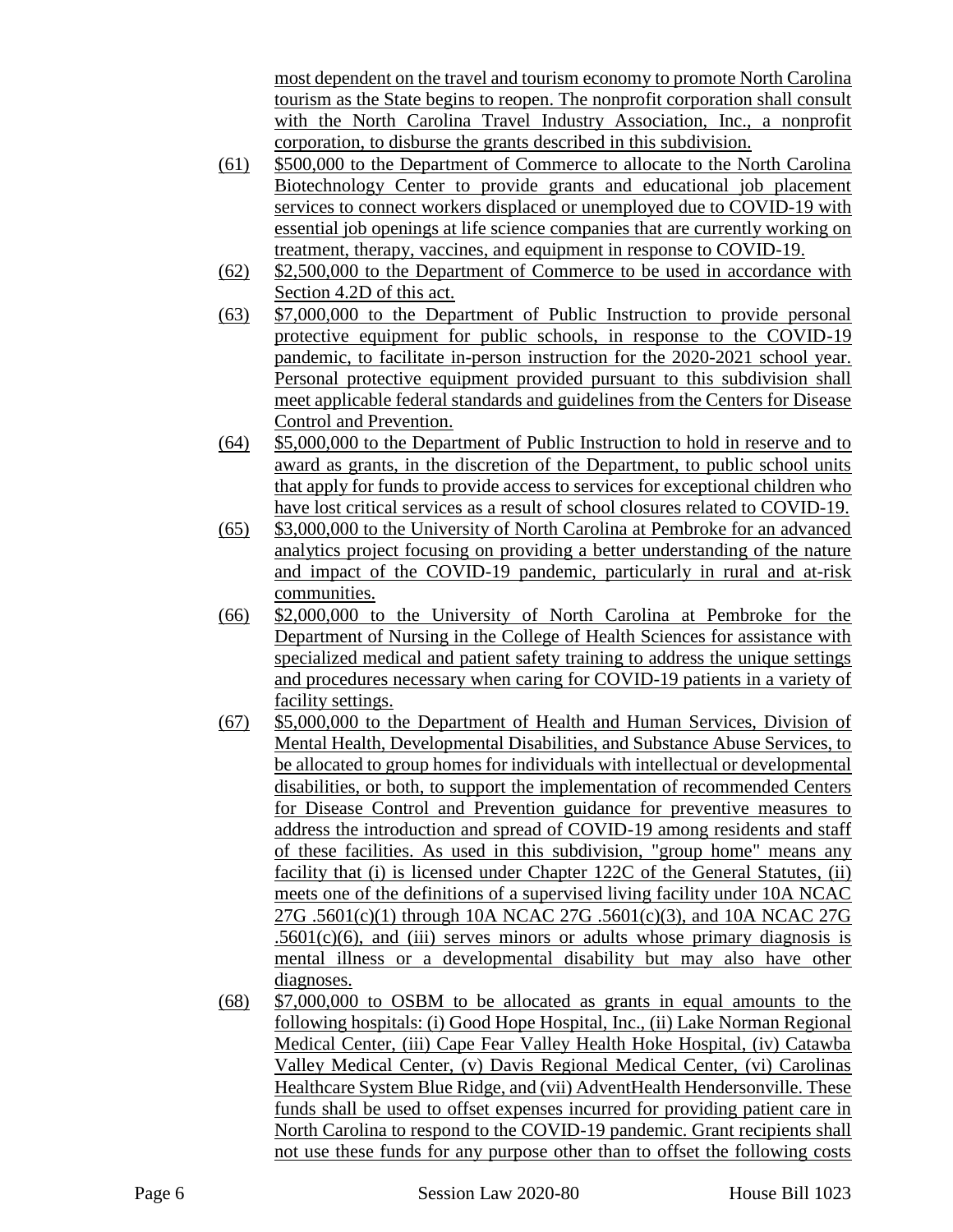related to patient care provided in North Carolina as a result of the COVID-19 pandemic:

- a. Up to sixty percent (60%) of lost revenues from foregone elective procedures during the emergency period, net of federal funds received from the CARES Act.
- b. Supplies and equipment purchased in accordance with Centers for Disease Control and Prevention guidelines.
- c. Rapid ramp up of infection control and triage training for health care professionals.
- d. A retrofit of separate areas to screen and treat patients with suspected COVID-19 infections, including isolation areas in or around hospital emergency departments.
- e. An increase in the number of patient care beds to provide surge capacity.
- f. Transportation of patients with confirmed or suspected COVID-19 safely to or from rural facilities.
- g. Development of plans, provision of training, and the implementation of expanded telehealth capabilities.
- h. The procurement of staff or consultants to help mitigate the burden of extensive review of new and incoming federal and State regulatory guidelines.
- i. Salary support for furloughed employees.

As a condition of receiving the funds allocated in this subdivision, each grant recipient shall submit a detailed written report to the House Appropriations Subcommittee on Health and Human Services, the Senate Appropriations Committee on Health and Human Services, and the Joint Legislative Oversight Committee on Health and Human Services by December 1, 2020, that contains a breakdown of all expenditures from the funds received under this subdivision and the total amount of funds received from the Provider Relief Fund provided for in P.L. 116-136 and any other COVID-19 recovery legislation or other legislation enacted by Congress during calendar year 2020 to support the national response to COVID-19.

(69) \$2,500,000 to OSBM to allocate to any county designated as a development tier two area, as defined in G.S. 143B-437.08, with a population of less than 150,000, that has a hospital located within its borders meeting all of the following criteria: (i) provided care to patients in North Carolina related to the COVID-19 pandemic, (ii) is not affiliated with a university health system, and (iii) filed a petition in U.S. Bankruptcy Court seeking relief under Chapter 11 of the U.S. Bankruptcy Code within the five-month period preceding the effective date of this section. The county shall distribute these allocated funds to each eligible hospital for the purpose of offsetting expenses incurred for providing care to patients in North Carolina as a result of the COVID-19 pandemic. Any county, county officer, county official, or county employee who uses these allocated funds for any purpose other than the purpose specified in this subdivision shall be subject to a civil action by the State and held personally liable to reimburse the State. These funds shall be used to offset expenses incurred for providing patient care in North Carolina to respond to the COVID-19 pandemic. Grant recipients shall not use these funds for any purpose other than to offset the following costs related to patient care provided in North Carolina as a result of the COVID-19 pandemic: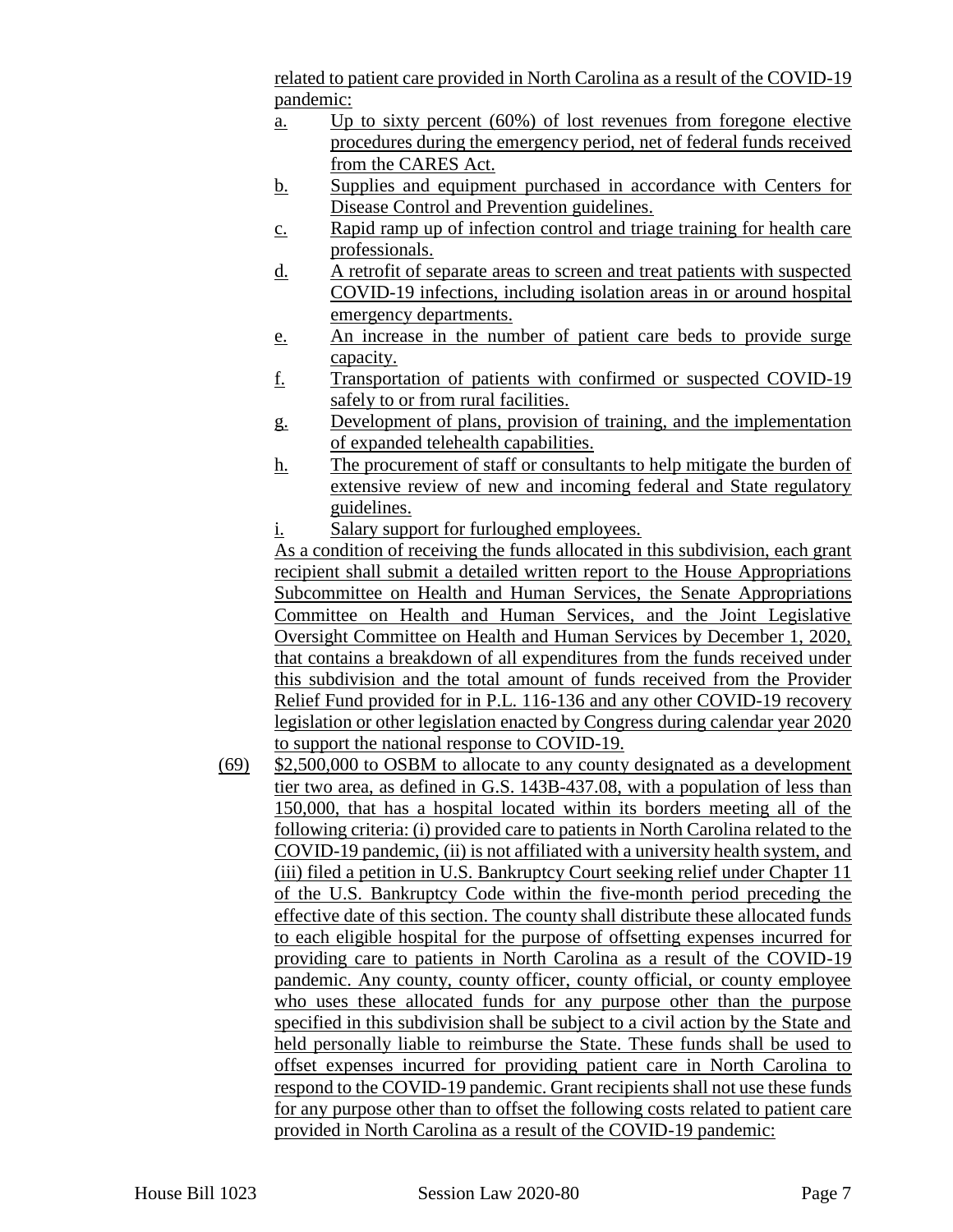- a. Up to sixty percent (60%) of lost revenues from foregone elective procedures during the emergency period, net of federal funds received from the CARES Act.
- b. Supplies and equipment purchased in accordance with Centers for Disease Control and Prevention guidelines.
- c. Rapid ramp up of infection control and triage training for health care professionals.
- d. A retrofit of separate areas to screen and treat patients with suspected COVID-19 infections, including isolation areas in or around hospital emergency departments.
- e. An increase in the number of patient care beds to provide surge capacity.
- f. Transportation of patients with confirmed or suspected COVID-19 safely to or from rural facilities.
- g. Development of plans, provision of training, and the implementation of expanded telehealth capabilities.
- h. The procurement of staff or consultants to help mitigate the burden of extensive review of new and incoming federal and State regulatory guidelines.
- i. Salary support for furloughed employees.

As a condition of receiving the funds allocated in this subdivision, each grant recipient shall submit a detailed written report to the House Appropriations Subcommittee on Health and Human Services, the Senate Appropriations Committee on Health and Human Services, and the Joint Legislative Oversight Committee on Health and Human Services by December 1, 2020, that contains a breakdown of all expenditures from the funds received under this subdivision and the total amount of funds received from the Provider Relief Fund provided for in P.L. 116-136 and any other COVID-19 recovery legislation or other legislation enacted by Congress during calendar year 2020 to support the national response to COVID-19.

- (70) \$4,300,000 to OSBM to be allocated to the Children's Advocacy Centers (CACNC) of North Carolina, Inc., a nonprofit corporation, to be distributed to child advocacy centers in this State that are in good standing with CACNC to cover the cost of increased child caseloads and the statewide provision of more effective and available virtual counseling due to the COVID-19 pandemic.
- (71) \$375,000 to OSBM to be allocated to the Crossnore School and Children's Home, a nonprofit child welfare organization, supporting children and families in crisis in this State, for COVID-19 related preventative measures to protect staff and children in a close congregate living facility."

**SECTION 1.1.(e)** S.L. 2020-4 is amended by adding the following new sections to

# "**APPROPRIATION FOR SMALL MEAT PROCESSORS ASSISTANCE**

"**SECTION 4.2A.(a)** Findings. – The General Assembly finds that the COVID-19 emergency has resulted in serious and substantial impacts on the food supply chain. In particular, small livestock producers in the State have found that bottlenecks and lack of capacity among the small and independent meat processors who serve small livestock producers due to COVID-19 related slowdowns and capacity reductions have had a substantial negative impact on their ability to have their animals slaughtered and processed. The General Assembly further finds that financial assistance to these processors for physical expansion and facility improvements, for workforce development, and for the creation of additional processing capacity is necessary

read: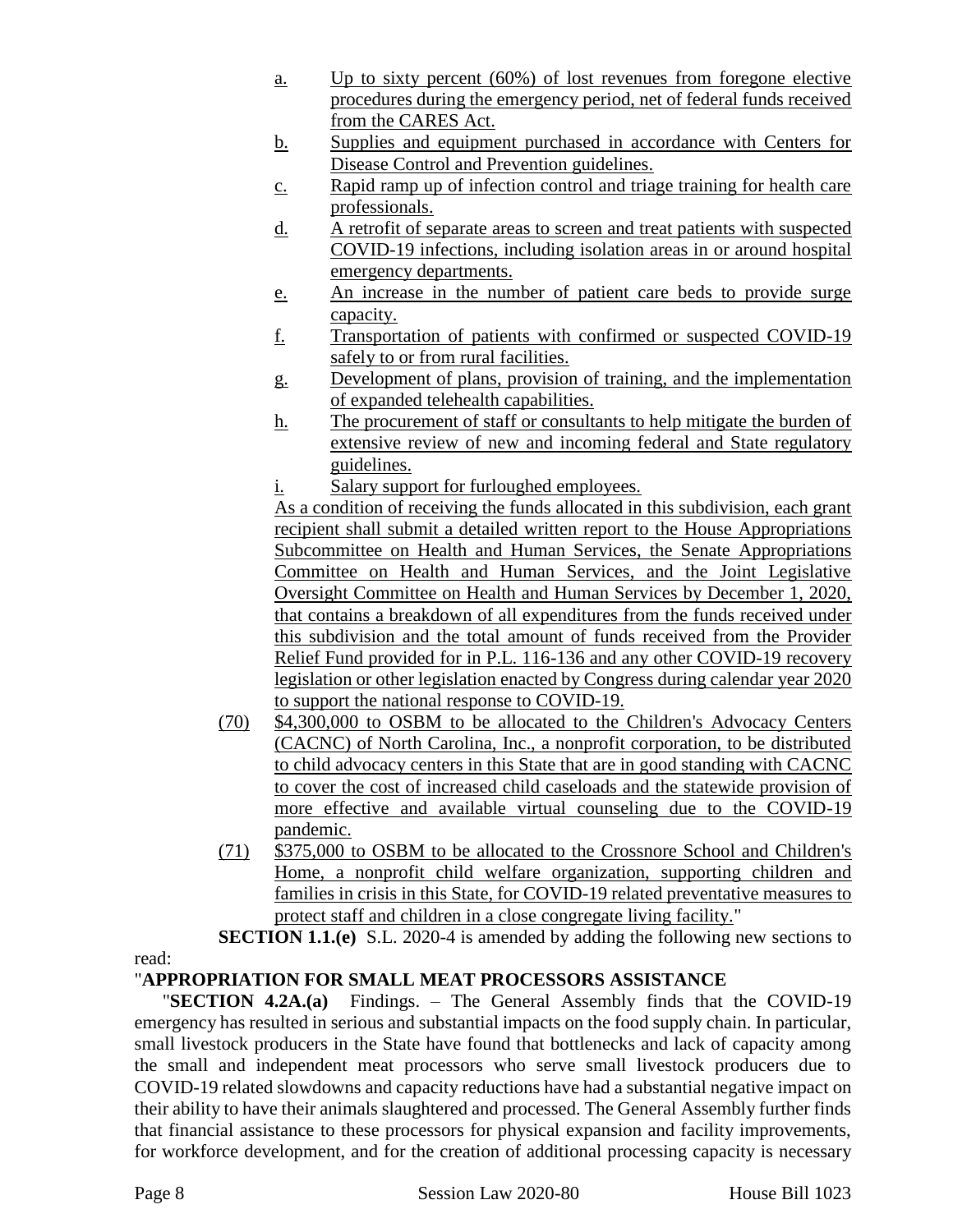to reduce disruptions in the supply chain for fresh meat and to help small producers get their product to market.

"**SECTION 4.2A.(b)** Use. – The Department of Agriculture and Consumer Services shall determine whether the funds allocated in subdivision (47) of Section 3.3 of this act are sufficient to improve COVID-19 related slowdowns and mitigate capacity reductions. If the Department determines funding is not sufficient, the Department shall notify the State Controller, and the State Controller shall deposit the funds into the Coronavirus Relief Reserve. Amounts deposited into the Reserve under this subsection are receipts that do not constitute an "appropriation made by law," as that phrase is used in Section 7(1) of Article V of the North Carolina Constitution. If the Department determines funding is sufficient, the Department shall use the funds to provide grants as specified in subsection (c) of this section to reduce or prevent impacts on the supply chain for fresh meat in the State caused by COVID-19, or to improve the resiliency of the fresh meat supply chain to future pandemics.

"**SECTION 4.2A.(c)** Grant Types and Criteria. – The Department shall develop policies and procedures for the disbursement of the grants authorized by this section that include, at a minimum, the following:

- (1) The Department may provide three categories of grants:
	- a. Capacity enhancement grant. This grant is available to an eligible meat processing facility that is experiencing slowdowns in production or has limited capacity to accommodate increased demand for meat processing due to the COVID-19 pandemic. A capacity enhancement grant may be used for expansion of an existing eligible facility and for fixtures or equipment at an existing eligible facility that will expand animal throughput, processing capacity, the amount or type of products produced, or processing speed.
	- b. Workforce development grant. This grant is available to an eligible meat processing facility that is experiencing slowdowns in production or has limited capacity to accommodate increased demand for meat processing due to workforce limitations or reductions due to the COVID-19 pandemic. A workforce development grant may be used for educational and workforce training provided either by the facility or by an institution of higher education.
	- c. Planning grant. This grant is available to a nonprofit entity or institution of higher education to complete feasibility or siting studies for a new eligible meat processing facility.
- (2) Eligible facility. For purposes of this section, an eligible meat processing facility is a meat processing facility that either:
	- a. Meets both of the following requirements:
		- 1. The plant contracts with independent livestock producers to process animals owned by the producers.
		- 2. The United States Department of Agriculture (USDA) contracts with Department inspectors to conduct federal inspection activities authorized by the Talmadge-Aiken Act of 1962 (7 U.S.C. § 1633) at the plant, the plant is otherwise regulated by the USDA, or the plant is a State-inspected facility; or
	- b. Is a catfish aquaculture operation that raises and processes catfish.
- (3) The Department may prioritize projects that will create additional jobs.
- (4) Recipients shall provide matching funds for the grant in the amount of one dollar (\$1.00) from nongrant sources for every two dollars (\$2.00) provided by the grant.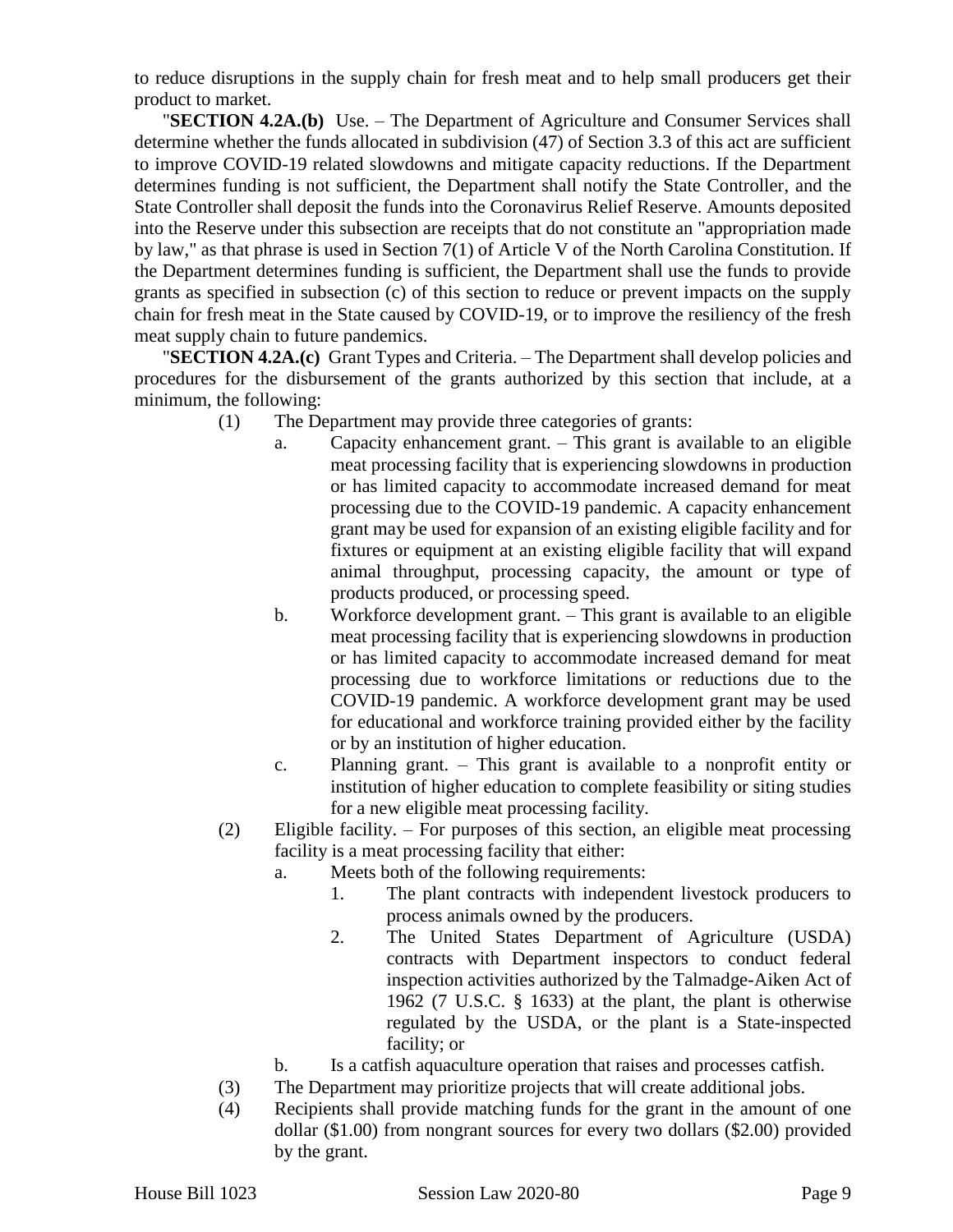"**SECTION 4.2A.(d)** Grant-Supported Property Transferred or Removed from Service. – As used in this section, the term "disposed of" means disposed of, taken out of service, or moved out of State. If fixtures or equipment purchased with grant funds provided by this act are disposed of during a period of time as the Department may specify following the date the fixtures or equipment funded by this act is placed in service, the grant recipient shall repay to the Department a proportionate share of the grant funding received as the Department may specify.

Funds received by the Department under this section shall be transferred to the Office of State Budget and Management (OSBM) and OSBM shall transfer the amount of the disallowed allocation to the Reserve established in Section 2.1 of this act. Amounts transferred into the Coronavirus Relief Reserve pursuant to this section are receipts that do not constitute an "appropriation made by law," as that phrase is used in Section 7(1) of Article V of the North Carolina Constitution.

### "**JOB RETENTION GRANTS**

"**SECTION 4.2B.(a)** Purpose, Use. – The purpose of this section is to use funds from the Coronavirus Relief Fund to help businesses in North Carolina during the COVID-19 pandemic by providing economic support to businesses and nonprofits who experienced business interruption in connection with the COVID-19 pandemic and who did not participate in the federal Paycheck Protection Program, the federal Main Street Lending Program, or the North Carolina Rapid Recovery Loan Program. The Department of Commerce may use a percentage of the funds allocated in subdivision (51) of Section 3.3 of this act, not to exceed five percent (5%), as necessary for the administration of this program and shall use the remainder of the funds to provide grants awarded by the Economic Investment Committee for the program and purpose provided in this section.

"**SECTION 4.2B.(b)** Job Retention Program. – There is created the COVID-19 Job Retention Program to be administered by the Economic Investment Committee. The Committee may provide a one-time grant to a business or nonprofit that retained jobs during and after the COVID-19 pandemic and meets the conditions of this section.

"**SECTION 4.2B.(c)** Eligibility. – A business or nonprofit is eligible for a grant under this Program if it meets all of the following conditions:

- (1) It employs at least ninety percent (90%) of the number of full-time employees, or full-time equivalent employees, during the COVID-19 period in North Carolina as it employed in North Carolina for the pay period ending on or about February 28, 2020.
- (2) It demonstrates that it experienced an economic loss in connection with the COVID-19 pandemic as follows:
	- a. For a business, its sales for the COVID-19 period are at least ten percent (10%) below its sales for the same period in the preceding calendar year.
	- b. For a nonprofit, its gross receipts for the COVID-19 period are at least ten percent (10%) below its gross receipts for the same period in the preceding calendar year.
- (3) It did not participate in the Paycheck Protection Program, the Main Street Lending Program, or the Rapid Recovery Loan Program.

"**SECTION 4.2B.(d)** Maximum Grant Amount. – The grant amount may be up to two months of the eligible entity's average monthly payroll costs from the last year plus an additional twenty-five percent (25%) of that amount. The grant amount may not exceed two hundred fifty thousand dollars (\$250,000).

"**SECTION 4.2B.(e)** Grant Program Limit. – The total of all funds granted under this Program may not exceed fifteen million dollars (\$15,000,000). The Economic Investment Committee must calculate the total amount of grants requested from the applications timely filed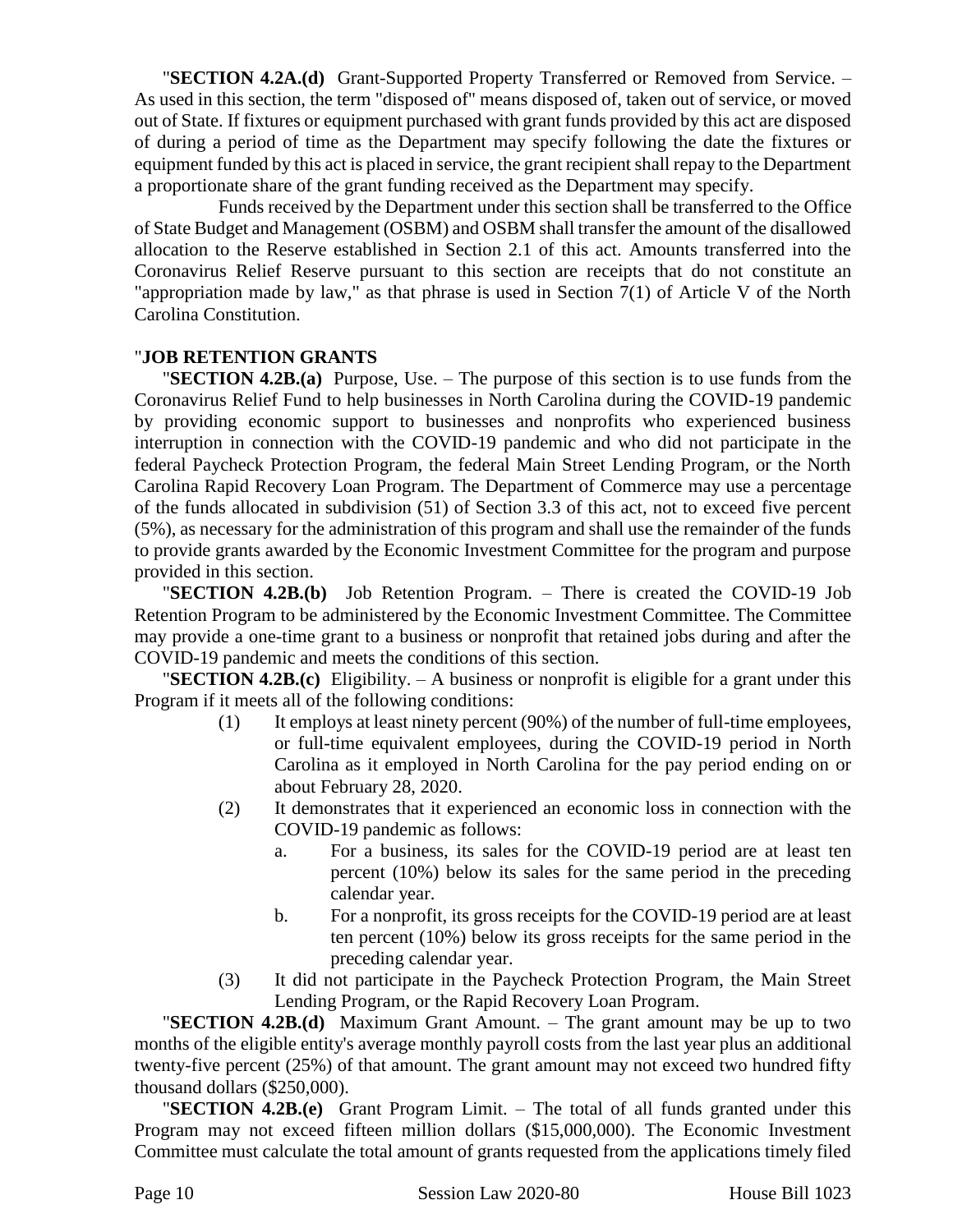under subsection (f) of this section. If the total amount of grants requested exceeds the maximum amount of funds available under this subsection, the Committee must reduce each grant award on a proportionate basis. The Committee's grant determinations based on applications timely filed are final.

"**SECTION 4.2B.(f)** Application. – A business must apply to the Economic Investment Committee for a grant on a form prescribed by the Committee and must include any supporting documentation required by the Committee. The application must be filed with the Committee on or before September 1, 2020. The Committee may not accept late applications.

"**SECTION 4.2B.(g)** Definitions. – The following definitions apply in this section:

- (1) Business. An entity subject to income tax under Article 4 of Chapter 105 of the General Statutes.
- (2) CARES Act. The federal Coronavirus Aid, Relief, and Economic Security Act, P.L. 116-136.
- (3) COVID-19 period. The period beginning on March 1, 2020, and ending on May 31, 2020.
- (4) Economic Investment Committee. Defined in G.S. 143B-437.51.
- (5) Full-time employee. Defined in G.S. 143B-437.51.
- (6) Main Street Lending Program. Defined in section 4027 of the CARES Act.
- (7) Nonprofit. An entity exempt from income tax under G.S. 105-130.11(a)(3) or G.S. 105-130.11(a)(6).
- (8) Paycheck Protection Program. Defined in sections 1102 and 1106 of the CARES Act.
- (9) Payroll costs. Same meaning as defined for purposes of the Paycheck Protection Program, including the one hundred thousand dollar (\$100,000) annualized cap amount for each employee.
- (10) Rapid Recovery Loan Program. Loans provided under Section 4.2 of this act.
- (11) Sales. Defined in G.S. 105-130.4.

#### "**DOMESTIC VIOLENCE PREVENTION PILOT PROGRAM**

"**SECTION 4.2C.(a)** The General Assembly finds that the COVID-19 pandemic has exacerbated isolation, uncertainty, and economic instability, which has led to an increase in domestic violence, and due to the stay-at-home orders in effect, victims are more at-risk and vulnerable than ever before. It further finds that in order to combat the rising rate of domestic violence due to the COVID-19 pandemic, victims need access to technology that provides instantaneous notification if the offender is within close proximity.

"**SECTION 4.2C.(b)** The funds allocated in subdivision (54) of Section 3.3 of this act to the Administrative Office of the Courts shall be used to provide a grant to Caitlyn's Courage, Inc., to conduct domestic violence prevention pilot programs (pilot programs) in at least nine judicial districts, three of which shall have small district court caseloads, three of which shall have medium district court caseloads, and three of which shall have large district court caseloads. Caitlyn's Courage, Inc., shall consult and collaborate with the Administrative Office of the Courts and with the Chief District Court Judges of each of the selected judicial districts when developing pilot program implementation plans for each judicial district.

"**SECTION 4.2C.(c)** The pilot programs created by this section shall do each of the following:

(1) Provide judges in the participating judicial districts the option to use global positioning system (GPS) electronic monitoring devices as a condition of pretrial release for defendants of crimes related to stalking, sexual assault, domestic abuse, and violations of a domestic violence protective order.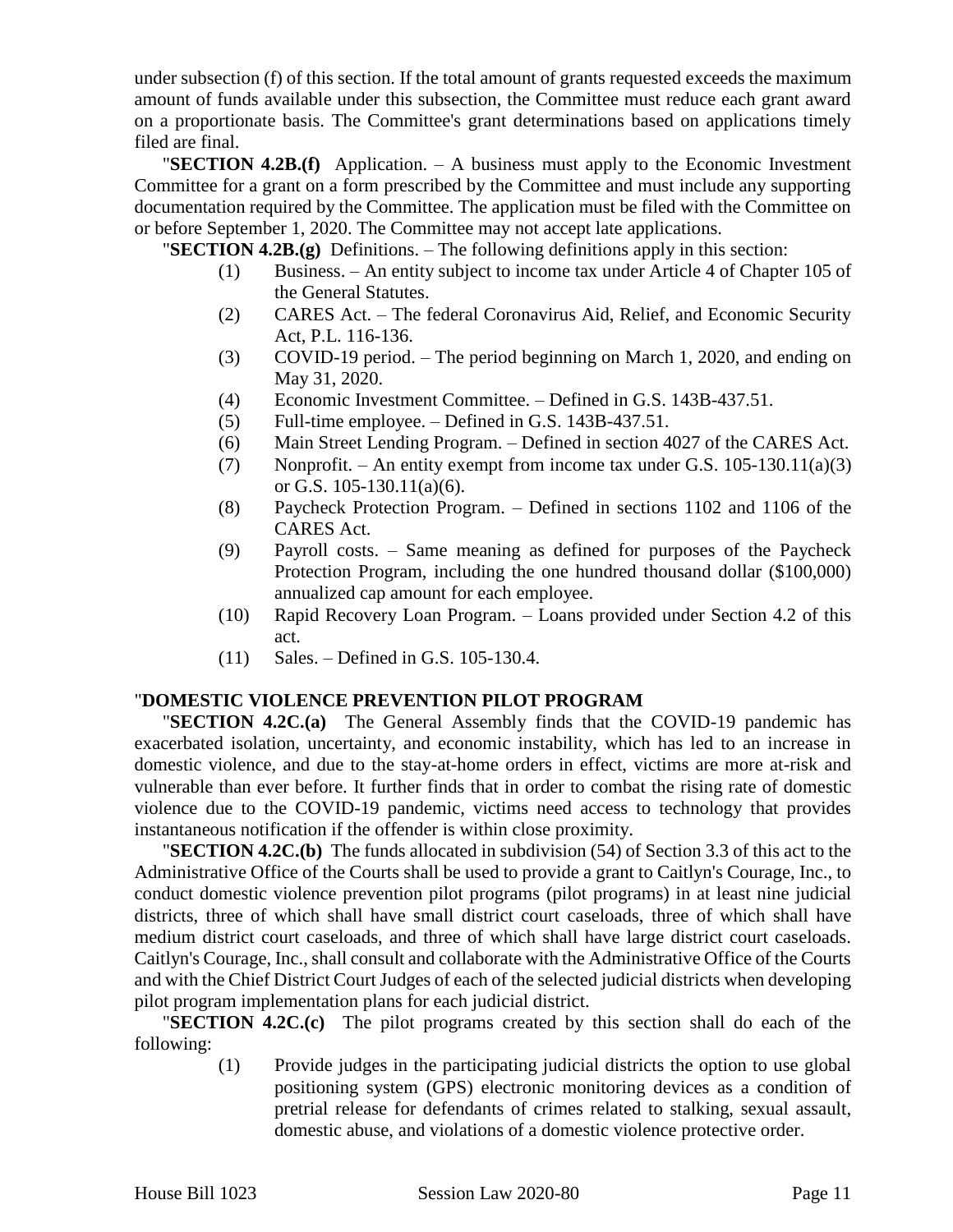- (2) Establish local implementation teams that shall, at a minimum, consider for inclusion (i) district court judges, (ii) superior court judges, (iii) assistant and elected district attorneys, (iv) assistant and appointed public defenders, (v) deputy, assistant, and elected clerks of superior court, (vi) law enforcement officers, (vii) domestic violence victims advocates, (viii) court support staff, and (ix) representatives of the Department of Adult Correction and Juvenile Justice.
- (3) Operate a 24-hour monitoring center that contacts victims if an offender violates a relevant condition of pretrial release or a domestic violence protective order.
- (4) Train all pilot program participants, including, but not limited to, victims and offenders, regarding the GPS tracking devices utilized by the pilot programs.

"**SECTION 4.2C.(d)** The electronic monitoring devices used by the pilot programs shall have each of the following specifications:

- (1) The ability to automatically switch cellular networks, ensuring that the device is not dependent upon one particular cellular network provider.
- (2) The ability to detect, record, and report the deliberate shielding from receipt of GPS signals.
- (3) A disposable strap.
- (4) A minimum single charge, 48-hour battery life via an inaccessible battery with the option of a fixed charger, mobile charger, or both.
- (5) The ability to detect and store the time and date of any physical impact to the device at a level high enough to cause malfunction.
- (6) The ability to record the offender's immediate location at all times.
- (7) The ability to automatically notify the victim if an offender is within a restricted proximity to the victim pursuant to a court order.

"**SECTION 4.2C.(e)** The funds described in this section shall only be used by Caitlyn's Courage, Inc., for project expenses and shall not be used to pay for lobbying the North Carolina General Assembly, salaries, travel, or other administrative costs.

"**SECTION 4.2C.(f)** In consultation with participating judicial districts and the East Carolina University Department of Criminal Justice, Caitlyn's Courage, Inc., shall report on the effectiveness of the pilot programs created by this section to the Joint Legislative Oversight Committee on Justice and Public Safety, the Joint Legislative Oversight Committee on Health and Human Services, and the Fiscal Research Division of the North Carolina General Assembly by April 1, 2021.

"**SECTION 4.2C.(g)** The report required by this section shall include, at a minimum, each of the following:

- (1) Any recommendations regarding the continuation, expansion, or elimination of the pilot programs.
- (2) Current and future estimated costs associated with implementing the pilot programs.
- (3) Any recommended legislation related to the pilot programs.

# "**PLASMA GAMES PILOT PROGRAM**

"**SECTION 4.2D.(a)** Program Established. – The Department of Commerce, Office of Science, Technology, and Innovation (Office), shall administer a statewide pilot program (pilot) to promote access to innovative digital and personalized learning solutions for high school students that bridge the gap between chemistry and physical science classes and career and technical education (CTE) career pathways. The local school administrative units shall incorporate the science, technology, engineering, and mathematics (STEM) focused educational software program developed by Plasma Games, Inc., in select STEM classes and their CTE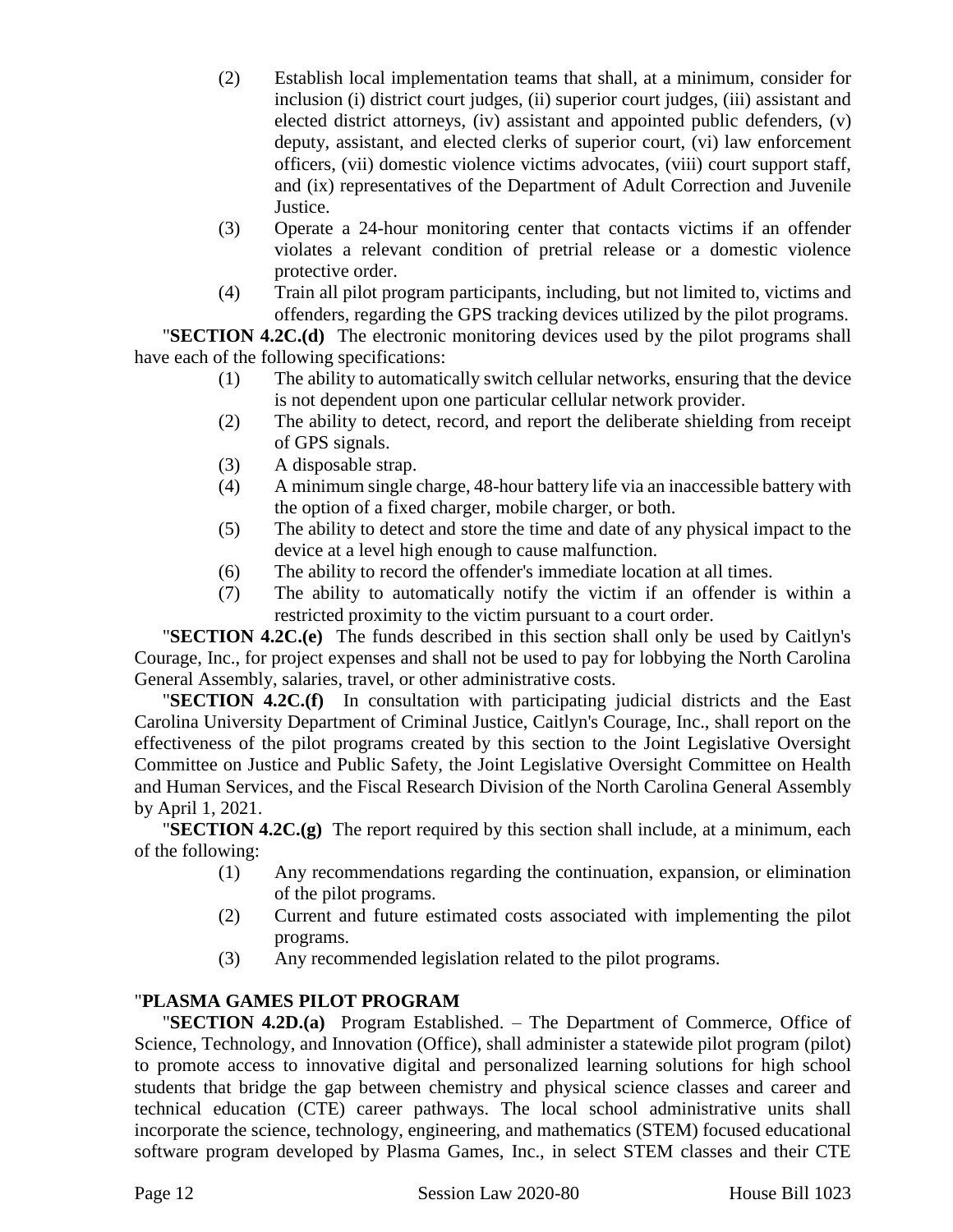programs to encourage student interest and workforce development for chemistry-dependent industries located in North Carolina, including careers in the pharmaceutical, agricultural technology, biotechnology, textile, material science, energy, minerals and mining, and chemical manufacturing fields. The pilot shall be conducted for the 2020-2021 school year.

"**SECTION 4.2D.(b)** Plans for Pilot Implementation. – A local school administrative unit participating in the pilot shall provide the Office with a plan for the placement of the STEM-focused educational technology developed by Plasma Games, Inc., in its schools. The plan shall include implementation of the educational game as a teaching tool for classroom teachers and a new learning platform for students to increase student engagement and discussion, enrich lessons with real-world applications and purpose in STEM fields, and create moments of connection for students with lasting impact on their career pathways. The plan shall also include provisions for professional development and training for teachers, administrators, and other school personnel to facilitate the implementation and success of the pilot.

"**SECTION 4.2D.(c)** Funds for the Pilot. – The Office shall use the funds allocated in subdivision (62) of Section 3.3 of this act to provide funds to local school administrative units participating in the pilot. These funds shall be used for licensing fees for the educational software, Plasma Games' operating costs, and for implementation of the pilot by the local school administrative units.

"**SECTION 4.2D.(d)** Reporting Requirements. – The local school administrative units participating in the pilot shall provide a report by May 1, 2021, to the Office on implementation of the pilot for that school year, including (i) the use of the funds described in subsection (c) of this section, (ii) the number of students impacted by the pilot and the number of students pursing STEM-related CTE career pathways as a result of the pilot, measured by the number of students declaring interest in a career with a chemistry-dependent industry located in North Carolina and the number of students pursuing higher education in a chemistry-related major or technical certification at a school in North Carolina, (iii) demand and feedback by teachers on the use of the STEM-focused educational technology, and (iv) any other information requested by the Office.

The Office shall provide a report by June 1, 2021, to the Joint Legislative Education Oversight Committee, Joint Legislative Oversight Committee on Agriculture and Natural and Economic Resources, and the Fiscal Research Division on the implementation of the pilot and the information reported by participating local school administrative units pursuant to this section. The report shall include any data on student outcomes related to implementation of the pilot, the expenditure of funds described in subsection (c) of this section, and recommendations by the Office on modification of the pilot and the need for continued support."

**SECTION 1.1.(f)** Section 4.23(e) of S.L. 2020-3 reads as rewritten:

**"SECTION 4.23.(e)** This section is effective when it becomes law and expires August  $\frac{1}{2}$ , 31, 2020."

**SECTION 1.2.** The portion of Section 1.1(d) of this act amending Section 3.3(4) of S.L. 2020-4 becomes effective June 15, 2020.

## **PART II. TECHNICAL AND OTHER CHANGES**

#### **TECHNICAL CHANGES**

**SECTION 2.1.(a)** Section 1.7 of S.L. 2020-4 reads as rewritten:

"**SECTION 1.7.** In addition to any report required under this act or any other law, OSBM shall provide a report to the Joint Legislative Commission on Governmental Operations and the Fiscal Research Division by March April 1, 2021, detailing the use of funds allocated under Section 3.3 of this act. Additionally, each State agency or department that receives federal grant funds under Section 4.1 of this act shall provide a report to the Joint Legislative Commission on Governmental Operations and the Fiscal Research Division no later than 90 days from the day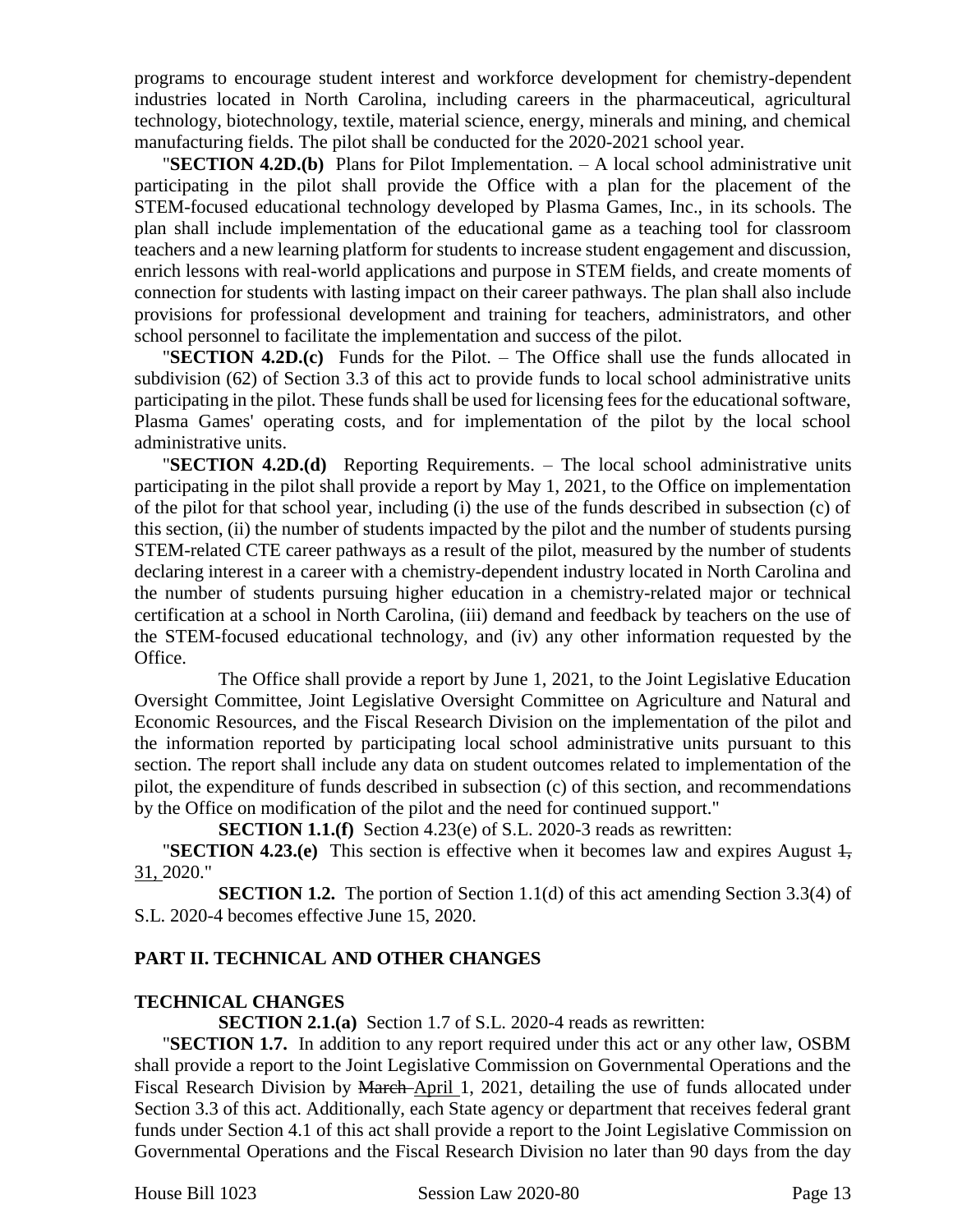the grant period ends detailing the use of funds. The report required from OSBM under this section shall include the amount of funds allocated to each State agency, State department, and nonprofit organization; how the funds were used by each State agency, State department, and nonprofit organization; and the amount of funds allocated to each State agency, State department, and nonprofit organization that remained unspent as of December 30, 2020. The report required from each State agency or department that receives federal grant funds under Section 4.1 of this act shall include the amount of funds granted, the source of the funds, how the funds were used, and the amount of funds that remained unspent at the end of the grant period."

**SECTION 2.1.(b)** Section 1.8 of S.L. 2020-4 reads as rewritten:

"**SECTION 1.8.** The State Auditor shall conduct a preliminary financial audit and a final performance audit of the Coronavirus Relief Fund created by this act no later than March April 1, 2021."

### **TRANSPORTATION ALLOTMENT FUNDS**

**SECTION 2.2.(a)** For the 2020-2021 fiscal year, the Department of Public Instruction may withhold up to twelve million dollars (\$12,000,000) from the transportation allotment and instead allocate those funds, as necessary, for transportation expenses related to emergency school nutrition services provided between July 1, 2020, and the beginning of the 2020-2021 school year by public school units participating in the National School Lunch Program, School Breakfast Program, or Summer Food Service Program.

**SECTION 2.2.(b)** This section becomes effective July 1, 2020.

### **STUDENT MEAL DEBT REPORT AND REDUCED-PRICE LUNCH CO-PAYS**

**SECTION 2.3.(a)** No later than October 15, 2021, the State Board of Education shall report to the Joint Legislative Education Oversight Committee on unpaid meal charges in local school administrative units. At a minimum, the report shall include the following information:

- (1) The percentage of students of all grade levels in each local school administrative unit who (i) qualify for and participate in reduced-price meals and (ii) do not carry an unpaid meal charge.
- (2) The total amount of debt carried by each local school administrative unit related to unpaid meal charges.
- (3) Summaries of approaches adopted by each local school administrative unit regarding unpaid meal charges.
- (4) Options for a statewide policy on the uniform administration of unpaid meal charges in local school administrative units. Every option shall ensure that students are not prevented from receiving nutritious meals because of an unpaid meal charge.

**SECTION 2.3.(b)** For the 2020-2021 fiscal year, the Department of Public Instruction shall transfer the sum of three million nine hundred thousand dollars (\$3,900,000) in nonrecurring funds from the cash balance in the School Bus Replacement Fund (Budget Code: 73510; Fund Code: 7200) to the State Public School Fund (Budget Code: 13510; Fund Code: 1830). Funds transferred pursuant to this section are hereby appropriated to provide school lunches at no cost to students of all grade levels qualifying for reduced-price meals in all schools participating in the National School Lunch Program in the 2020-2021 school year. If these funds are insufficient to provide school lunches at no cost to students qualifying for reduced-price meals, the Department of Public Instruction shall also use any excess funds appropriated for the National School Breakfast Program for the purposes of this subsection.

**SECTION 2.3.(c)** This section becomes effective July 1, 2020.

## **FUNDS FOR BUSINESS SYSTEM MODERNIZATION PLAN**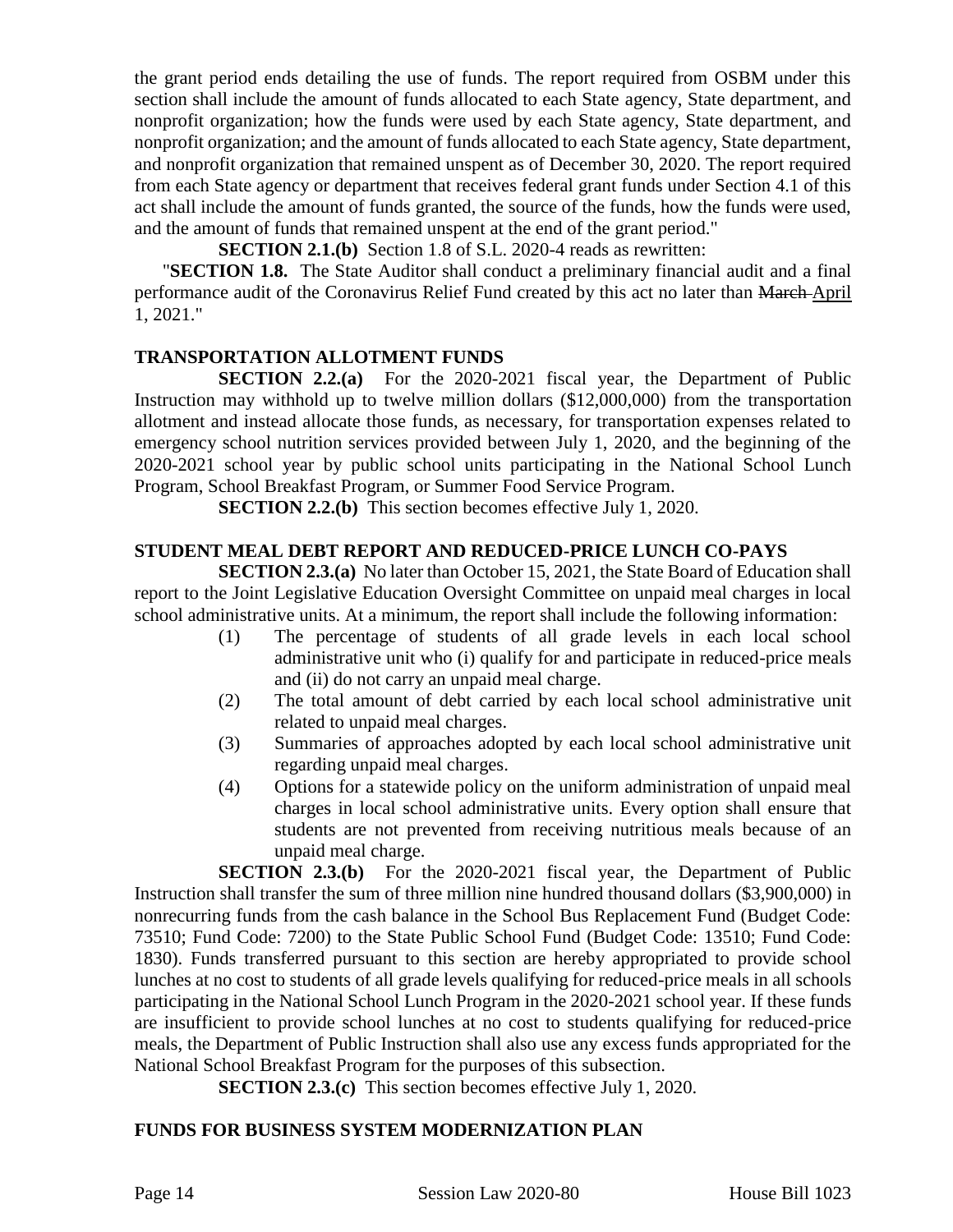**SECTION 2.4.(a)** The Office of State Budget and Management shall reduce the appropriations from the Civil Penalty and Forfeiture Fund to the School Technology Fund by the sum of eighteen million dollars (\$18,000,000) in nonrecurring funds for the 2020-2021 fiscal year. There is appropriated from the Civil Penalty and Forfeiture Fund to the State Public School Fund the sum of eighteen million dollars (\$18,000,000) in nonrecurring funds for the 2020-2021 fiscal year. The Office of State Budget and Management shall reduce the appropriations to the State Public School Fund from the General Fund by the sum of eighteen million dollars (\$18,000,000) in nonrecurring funds for the 2020-2021 fiscal year.

**SECTION 2.4.(b)** From the funds made available pursuant to subsection (a) of this section for the 2020-2021 fiscal year, there is appropriated from the General Fund to the Department of Public Instruction the sum of eighteen million dollars (\$18,000,000) in nonrecurring funds for the 2020-2021 fiscal year to provide for the implementation of the School Business System Modernization Plan as set out in S.L. 2017-57, to include an Enterprise Resource Planning (ERP) system for integrated payroll and human resources information, an integrated State-level licensure system, and reporting of financial information for increased transparency and analytics.

**SECTION 2.4.(c)** Of the funds appropriated to the Department of Public Instruction by this section for the School Business System Modernization Plan for the 2020-2021 fiscal year, the Department shall transfer six hundred fifty thousand dollars (\$650,000) in nonrecurring funds for the 2020-2021 fiscal year to the Government Data Analytics Center (GDAC) to leverage existing public-private partnerships for ongoing support of the annual school report card data system and the School Finance reporting system. Of the six hundred fifty thousand dollars (\$650,000) in nonrecurring funds transferred to GDAC for the 2020-2021 fiscal year, four hundred thousand dollars (\$400,000) in nonrecurring funds shall be used for the annual school report card data system and two hundred fifty thousand dollars (\$250,000) in nonrecurring funds shall be for the School Finance reporting system.

**SECTION 2.4.(d)** No later than October 1, 2020, GDAC shall execute any contractual agreements and interagency data sharing agreements necessary to accomplish the reporting system established pursuant to Section 7.16 of S.L. 2017-57, as amended by Section 7.6 of S.L. 2018-5. The Department of Public Instruction and GDAC shall continue partnering to accomplish the continued development, deployment, and ongoing provision of a data integration service that consolidates data from financial, human resources, licensure, student information, and EVAAS.

**SECTION 2.4.(e)** This section becomes effective July 1, 2020.

## **WAIVE MATCH REQUIREMENT/COMPETITIVE GRANTS PROCESS FOR NONPROFITS**

**SECTION 2.5.** Notwithstanding Section 11A.14(b)(2) of S.L. 2017-57, in effect pursuant to Section 3.6(b)(1) of S.L. 2019-242, for the 2020-2021 fiscal year, the Department of Health and Human Services, Division of Central Management and Support, shall waive the fifteen percent (15%) match requirement for the competitive grants process for nonprofit organizations.

### **STREAMLINING CLAIMS FOR PROPERTY DURING THE COVID-19 ECONOMIC DOWNTURN**

**SECTION 2.6.(a)** G.S. 116B-67 reads as rewritten:

## "**§ 116B-67. Claim for property paid or delivered to the Treasurer.**

(a) A person, excluding another state, claiming property paid or delivered to the Treasurer may file a claim on a form prescribed by the Treasurer and verified by the claimant.claimant if the amount claimed exceeds two hundred fifty dollars (\$250.00). For all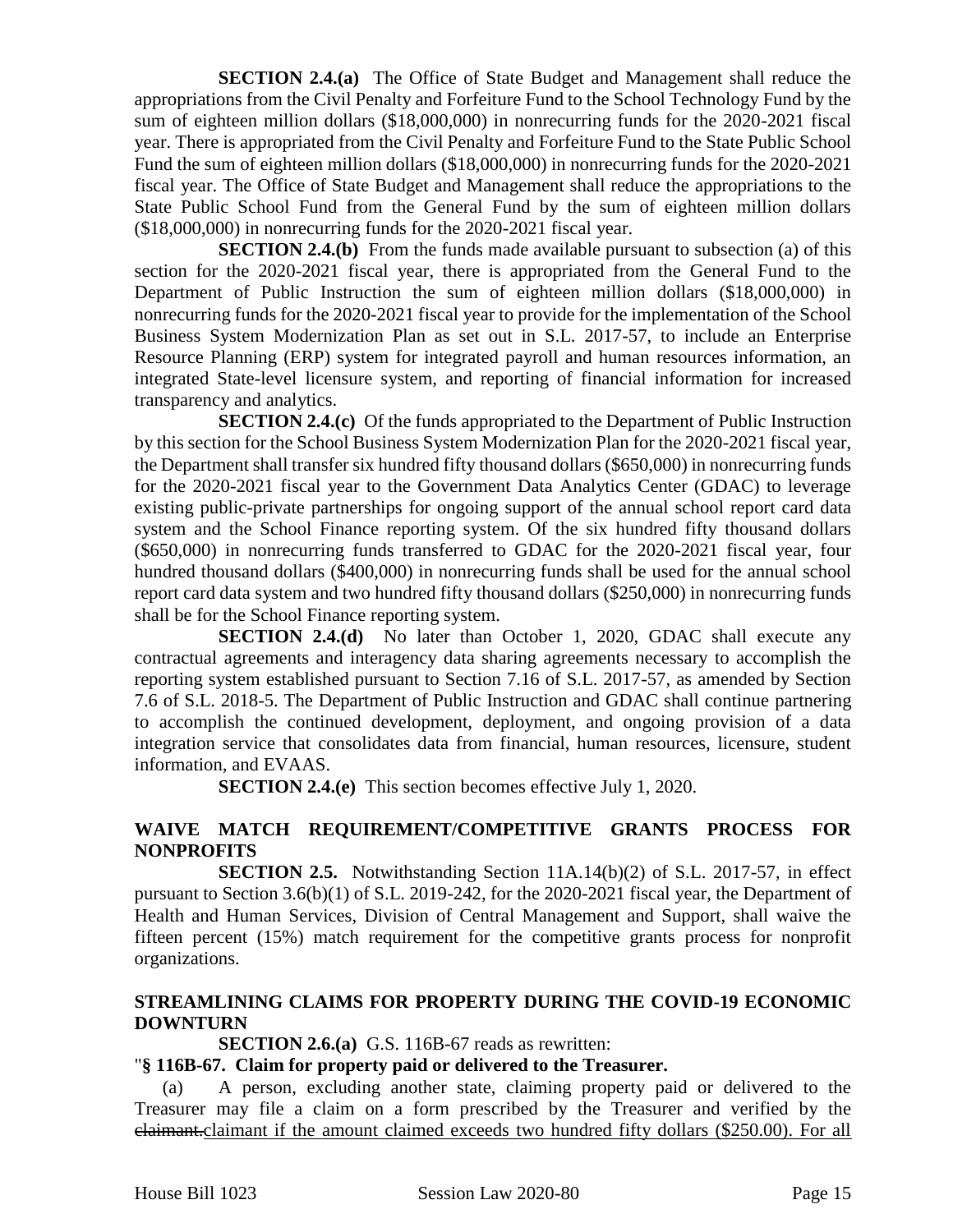other claims, the Unclaimed Property Division may pay the rightful owner upon verification of ownership by the Treasurer.

(e) The claimant or claimants and the holder, if the holder either certifies that the claimant is the owner under subsection (b) of this section or recovers money and property from the Treasurer under G.S. 116B-63, shall agree to indemnify, save harmless, and defend the State, the Treasurer, and the Escheat Fund from any claim arising out of or in connection with refund of the property claimed. In like manner, the claimant shall also agree to indemnify, save harmless, and defend the holder, if the holder certifies the claim under subsection (b) of this section or pays or delivers property to the claimant under G.S. 116B-63. In the event that a person is not required to submit a claim on a form prescribed by the Treasurer and the claim is paid from the Escheat Fund, then it shall be presumed that the claimant has agreed to indemnify, save harmless, and defend the State, the Treasurer, and the Escheat Fund from any claim arising out of or in connection with refund of the property claimed."

**SECTION 2.6.(b)** Effective March 15, 2021, G.S. 116B-67, as rewritten by subsection (a) of this section, reads as rewritten:

## "**§ 116B-67. Claim for property paid or delivered to the Treasurer.**

(a) A person, excluding another state, claiming property paid or delivered to the Treasurer may file a claim on a form prescribed by the Treasurer and verified by the elaimant if the amount claimed exceeds two hundred fifty dollars (\$250.00). For all other claims, the Unclaimed Property Division may pay the rightful owner upon verification of ownership by the Treasurer.claimant.

…

…

(e) The claimant or claimants and the holder, if the holder either certifies that the claimant is the owner under subsection (b) of this section or recovers money and property from the Treasurer under G.S. 116B-63, shall agree to indemnify, save harmless, and defend the State, the Treasurer, and the Escheat Fund from any claim arising out of or in connection with refund of the property claimed. In like manner, the claimant shall also agree to indemnify, save harmless, and defend the holder, if the holder certifies the claim under subsection (b) of this section or pays or delivers property to the claimant under G.S. 116B-63. In the event that a person is not required to submit a claim on a form prescribed by the Treasurer and the claim is paid from the Escheat Fund, then it shall be presumed that the claimant has agreed to indemnify, save harmless, and defend the State, the Treasurer, and the Escheat Fund from any claim arising out of or in connection with refund of the property claimed."

## **SWEETPOTATO ADVISORY COUNCIL CHANGES**

**SECTION 2.7.(a).** G.S. 106-1066(4), as enacted by Section 6 of S.L. 2020-18, reads as rewritten:

"(4) "North Carolina Sweetpotato Quality and Branding Advisory Council" means the advisory council established pursuant to G.S. 106-1070."

**SECTION 2.7.(b)** G.S. 106-1069, as enacted by Section 6 of S.L. 2020-18, reads as rewritten:

#### "**§ 106-1069. Standards for grades.**

The most recent standards for grades adopted by the United States Department of Agriculture, Agricultural Marketing Service, United States Standards for Grades of Sweet Potatoes are adopted by reference and shall be the standards for grades in this State, except that the Commissioner may establish tolerances or allowable percentages of United States standards each season upon the recommendation of the North Carolina Sweetpotato Quality and Branding Advisory Council."

**SECTION 2.7.(c)** G.S. 106-1070, as enacted by Section 6 of S.L. 2020-18, reads as rewritten: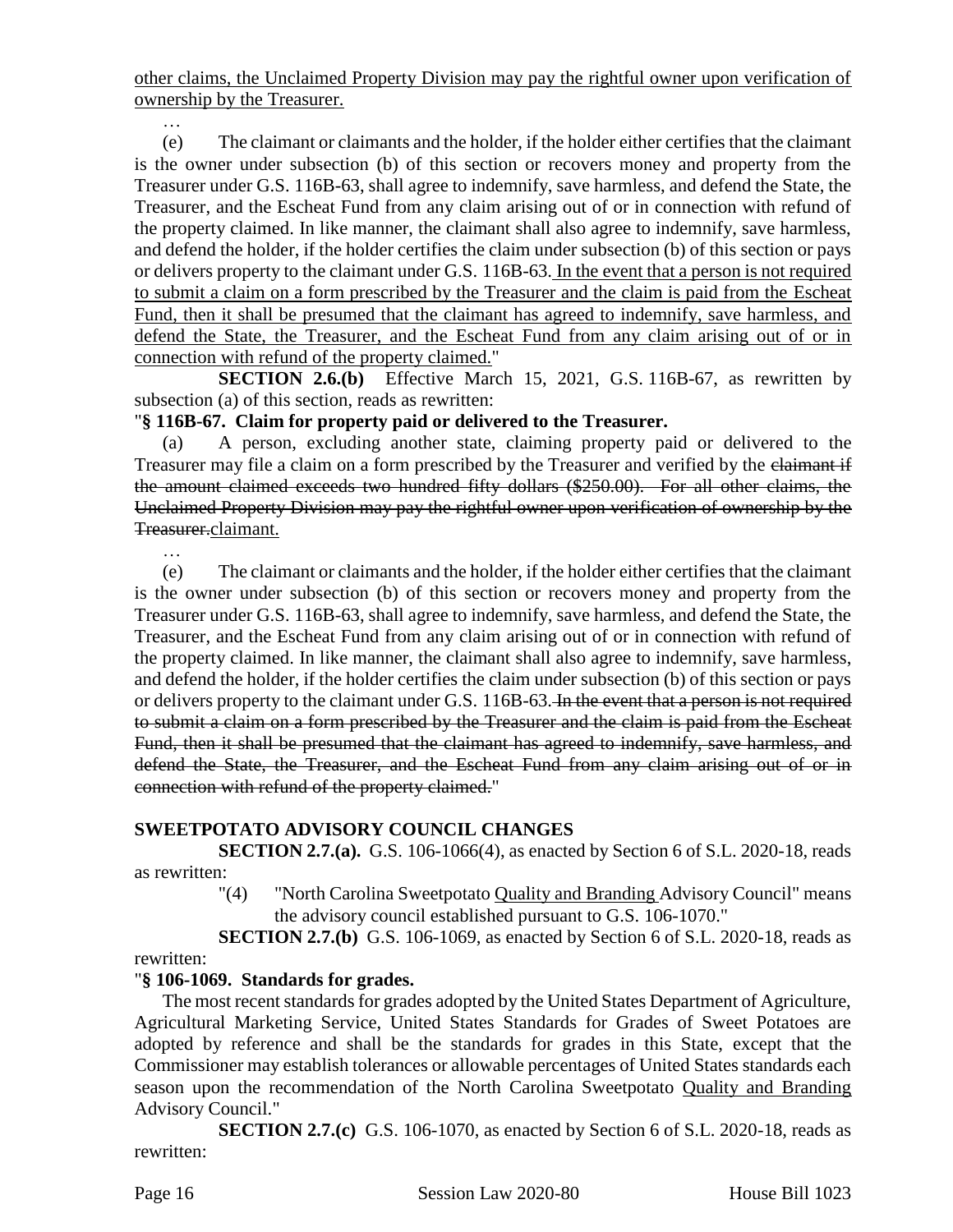### "**§ 106-1070. North Carolina Sweetpotato Quality and Branding Advisory Council.**

The Commissioner shall appoint a North Carolina Sweetpotato Advisory Council, There is established within the Department of Agriculture and Consumer Services the North Carolina Sweetpotato Quality and Branding Advisory Council. The Commissioner of Agriculture shall serve as chair, and the members of the Advisory Council shall be appointed by the North Carolina SweetPotato Commission, to consist of individuals involved in growing, packing, or growing and packing North Carolina sweetpotatoes; at least one sweetpotato processor; at least one sweetpotato retailer; at least one county cooperative extension agent familiar with the production of North Carolina sweetpotatoes; the Executive Director of the North Carolina SweetPotato Commission, and any other person or persons selected by the Commissioner, North Carolina SweetPotato Commission, for the purpose of rendering advice upon his or herthe Commissioner's request regarding the exercise of the Commissioner's authority pursuant to G.S. 106-1068. Members shall also provide advice and recommendations to the Commissioner on plant pest regulatory issues affecting sweetpotatoes, over which the Commissioner has regulatory jurisdiction. The North Carolina Sweetpotato Quality and Branding Advisory Council shall meet at least quarterly or as needed upon the request of the Commissioner. Members of the North Carolina Sweetpotato Quality and Branding Advisory Council shall receive no compensation for their service."

# **MODIFY EXPIRATION DATE OF DISBURSEMENT OF FUNDS PRIOR TO RECORDATION OF DEED IN CERTAIN CIRCUMSTANCES PROVISION**

**SECTION 2.8.** Section 4.12(b) of S.L. 2020-3 reads as rewritten:

**"SECTION 4.12.(b)** This section is effective when it becomes law and expires August 1, 2020.March 1, 2021."

## **EXTEND SUNSET ON REMOTE NOTARY AND VIDEO WITNESSING AUTHORIZATION**

**SECTION 2.9.(a)** G.S. 10B-10(b1), as enacted by S.L. 2020-3, reads as rewritten:

"(b1) Notwithstanding subsection (b) of this section, if the Secretary grants a commission after March 9, 2020, and before March 1, 2021, the appointee shall have 90 days to appear before the register of deeds to take the general oath of office. A register of deeds may administer the required oath to such appointee using video conference technology provided the appointee is personally known to the register of deeds or the appointee provides satisfactory evidence of the appointee's identity to the register of deeds. As used in this subsection, video conference technology and satisfactory evidence are as defined in G.S. 10B-25."

**SECTION 2.9.(b)** G.S. 10B-25(n), as enacted by S.L. 2020-3, reads as rewritten:

"(n) This section shall expire at 12:01 A.M. on March 1, 2021; provided, however, all notarial acts made in accordance with this section and while this section is in effect shall remain effective and shall not need to be reaffirmed."

**SECTION 2.9.(c)** G.S. 10B-200(b), as enacted by S.L. 2020-3, reads as rewritten:

"(b) This Article expires March 1, 2021."

## **PART III. MISCELLANEOUS**

## **EFFECT OF PRIOR LEGISLATION**

**SECTION 3.1.** The provisions of any legislation enacted during any session of the 2019 General Assembly expressly appropriating funds from the Coronavirus Relief Fund established in S.L. 2020-4 to an agency, a department, or an institution covered under this act shall remain in effect, except where expressly repealed or amended by this act or any of the following acts of the 2019 General Assembly:

(1) S.L. 2020-4.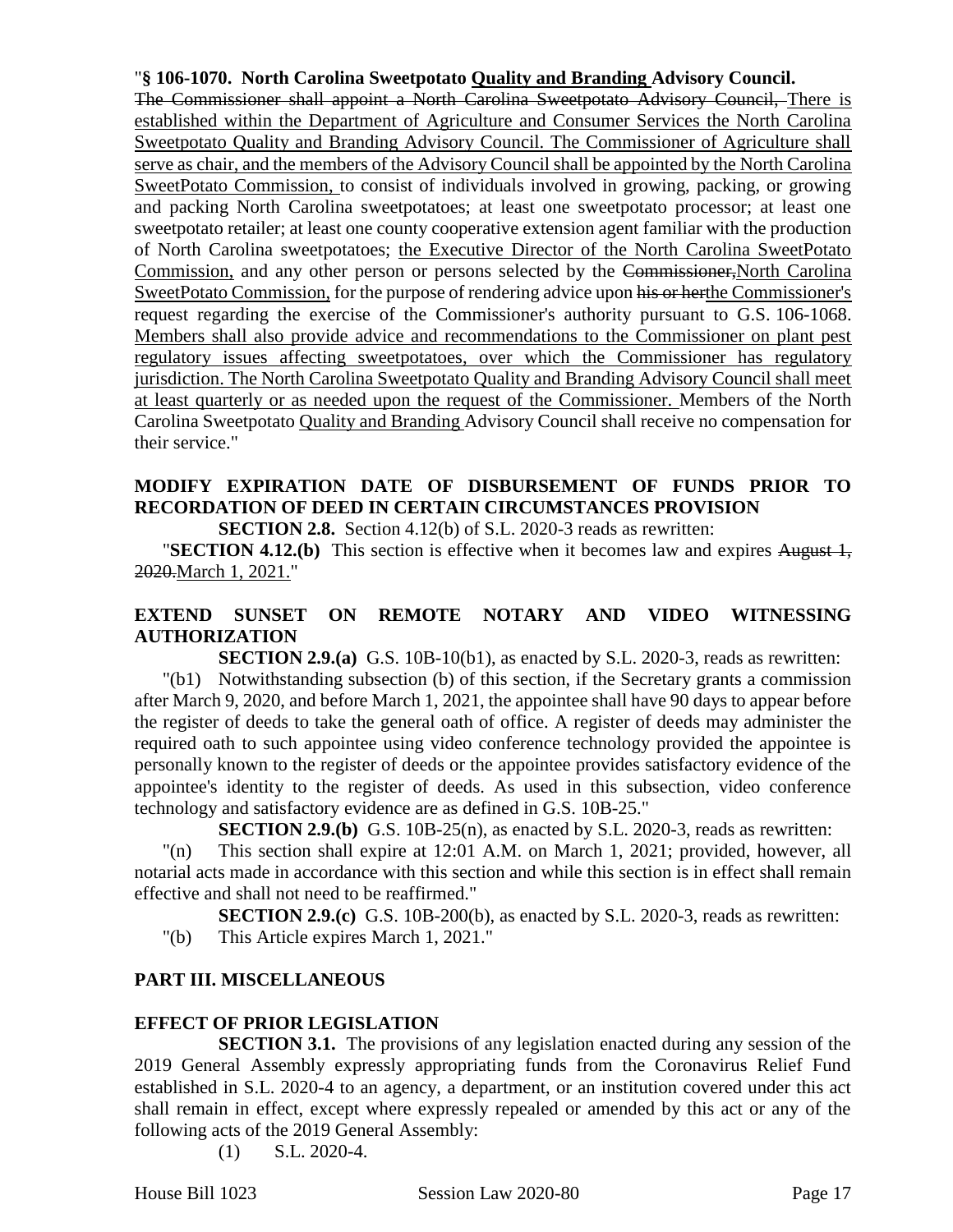- (2) S.L. 2020-14.
- (3) Senate Bill 805 of the 2019 Regular Session.
- (4) Senate Bill 808 of the 2019 Regular Session.
- (5) Senate Bill 816 of the 2019 Regular Session.
- (6) Senate Bill 836 of the 2019 Regular Session.
- (7) House Bill 1071 of the 2019 Regular Session.
- (8) House Bill 1087 of the 2019 Regular Session.
- (9) House Bill 1229 of the 2019 Regular Session.

#### **UNEXPENDED CORONAVIRUS RELIEF FUNDS**

**SECTION 3.2.** If federal law or guidance is amended to allow the use of funds from the Coronavirus Relief Fund for revenue replacement, the Office of State Budget and Management shall deposit any remaining funds in the Coronavirus Relief Reserve in the General Fund as nontax revenue in fiscal year 2020-2021. The funds shall remain unappropriated unless the General Assembly appropriates the funds in a subsequent act of the General Assembly.

#### **USE OF CORONAVIRUS RELIEF FUNDS TO CREATE OFFSETS**

**SECTION 3.3.** If Senate Bill 805, 2019 Regular Session, or substantially similar legislation becomes law, and federal law or guidance is amended to allow the use of funds from the Coronavirus Relief Fund for revenue replacement, then the Office of State Budget and Management may use the six hundred forty-five million dollars (\$645,000,000) appropriated from the Coronavirus Relief Fund in that act for revenue replacement and the requirement in that act to establish the Statewide Reserve for Appropriations and reduce its negative appropriation balance is repealed.

#### **EFFECT OF HEADINGS**

**SECTION 3.4.** The headings to the parts, subparts, and sections of this act are a convenience to the reader and are for reference only. The headings do not expand, limit, or define the text of this act, except for effective dates referring to a part or subpart.

#### **SEVERABILITY**

**SECTION 3.5.** If any provision of this act or its application is held invalid, the invalidity does not affect other provisions or applications of this act that can be given effect without the invalid provisions or application, and to this end the provisions of this act are severable.

#### **EFFECTIVE DATE**